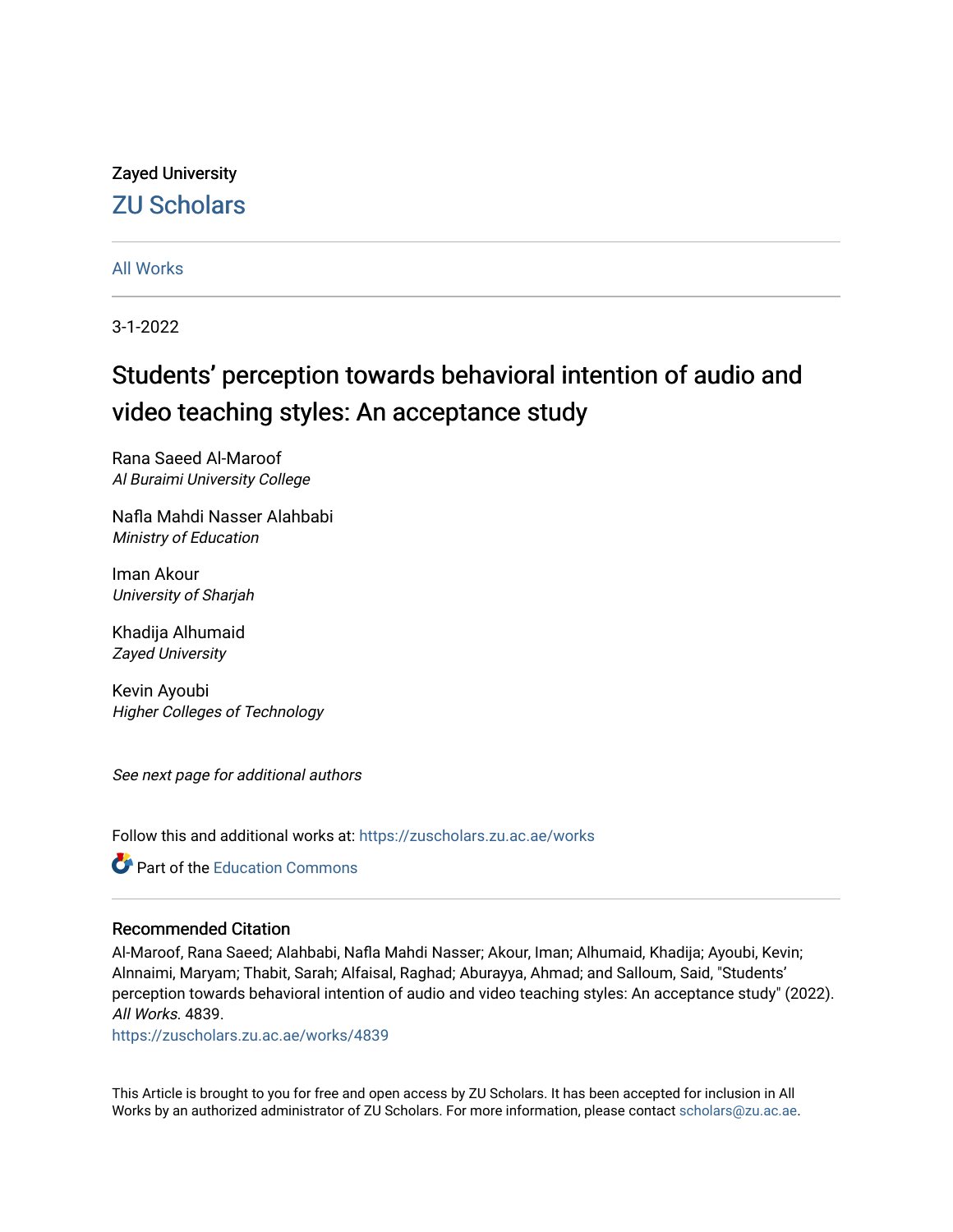# Author First name, Last name, Institution

Rana Saeed Al-Maroof, Nafla Mahdi Nasser Alahbabi, Iman Akour, Khadija Alhumaid, Kevin Ayoubi, Maryam Alnnaimi, Sarah Thabit, Raghad Alfaisal, Ahmad Aburayya, and Said Salloum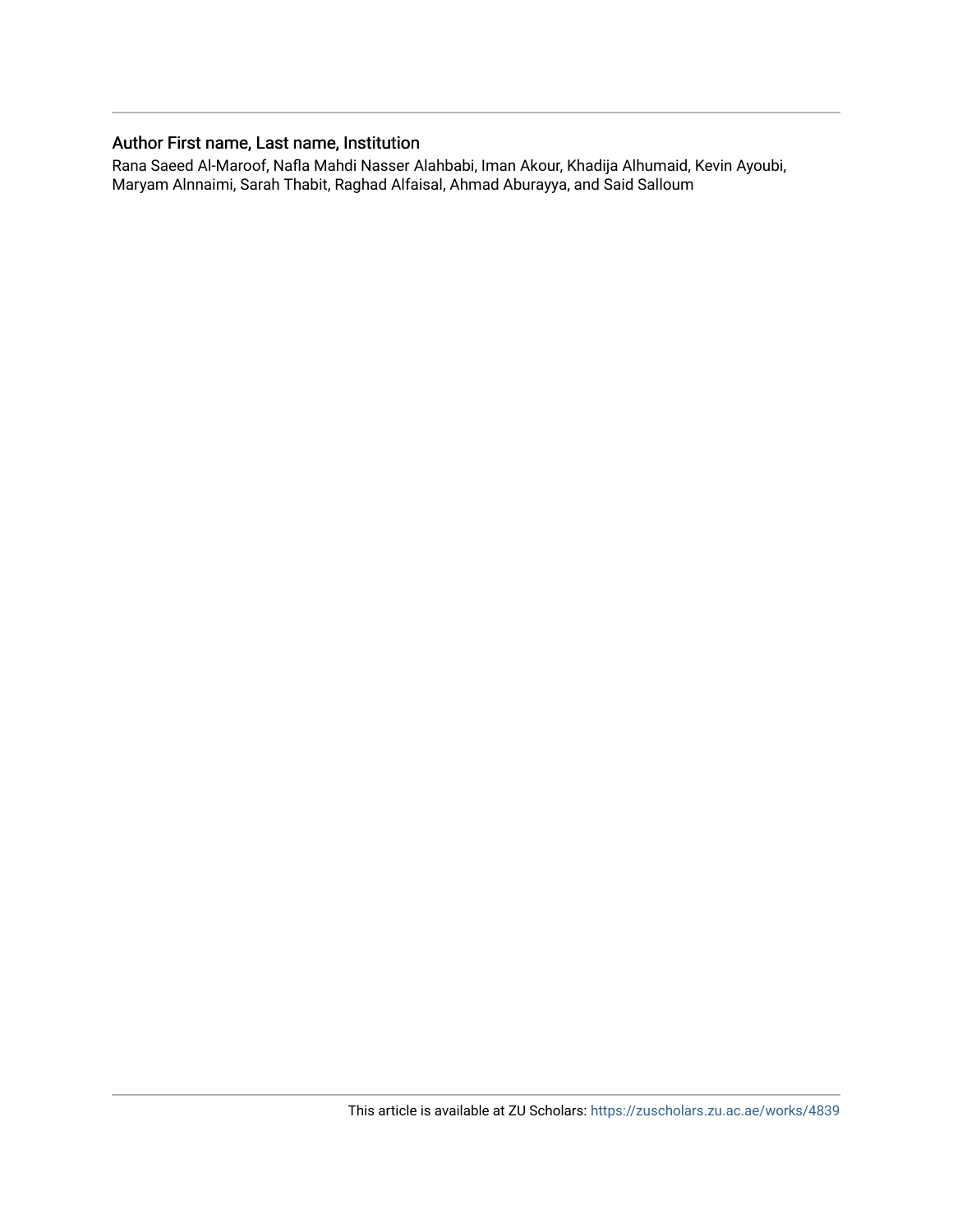Contents lists available at GrowingScience

# International Journal of Data and Network Science

homepage: www.GrowingScience.com/ijds

# **Students' perception towards behavioral intention of audio and video teaching styles: An acceptance study**

# Rana Saeed Al-Maroof<sup>a</sup>, Nafla Mahdi Nasser AlAhbabi<sup>b</sup>, Iman Akour<sup>c</sup>, Khadija Alhumaid<sup>d</sup>, Kevin Ayoubi<sup>e</sup>, Maryam Alnnaimi<sup>a</sup>, Sarah Thabit<sup>f</sup>, Raghad Alfaisal<sup>g</sup>, Ahmad Aburayya<sup>h</sup> and **Said Salloumi\***

*a English Language & Linguistics Department, Al Buraimi University College, Al Buraimi, Oman b Ministry of Education, Abu Dhabi, United Arab Emirates c Information Systems Department, College of Computing & Informatics, University of Sharjah, United Arab Emirates d College of Education, Zayed University, Abu Dhabi, United Arab Emirates e English Faculty, Higher Colleges of Technology – CERT, Al Ain, United Arab Emirates f Linguistic Department, School of Humanities, Universiti Sains Malaysia g Faculty of Art, Computing and Creative Industries, Universiti Pendidikan Sultan Idris, Malaysia*  <sup>h</sup>Doctor of Quality & Operation Management, Quality & Corporate Development Office, Dubai Health Authority, Dubai, United Arab Emirates<br><sup>iSchool of Science, Engineering, and Environment University of Salford, United Kingd</sup> <sup>*iSchool of Science, Engineering, and Environment, University of Salford, United Kingdom*</sup> CHRONICLE ABSTRACT

*Article history*: Received: June 29, 2021 Received in revised format: September 29, 2021 Accepted: November 8, 2021 Available online: November 9, 2021 *Keywords: Audio-visual resources Speed and vividness Perceived concentration Technology acceptance* 

Recently audio and video material has been used significantly in various online platforms. The audio-video materials enhance the teaching and learning process by facilitating the transformation of the data and providing a richer interactive environment, hence gaining wide intention within the educational realm. However, empirical studies have not examined the acceptance of the audio and video material depending on a conceptual model where acceptance is the key factor. The present study attempts to overcome this gap in the literature review by investigating the effects of media richness, speed and vividness, perceived concentration, perceived ease of use, perceived usefulness on the acceptance of audio-video material. What distinguishes the current study is the fact that content richness is considered as a mediator that affects all other factors in the conceptual model. The data is collected by distributing the online survey to college students. The results provide mostly insight and support for students' intention to use audio-visual resources in a conceptual model. The technology characteristics of speed and vividness as well as TAM constructs were significant predictors of technology acceptance. However, it is concluded that the external factor of the perceived concentration has no impact on the students' perception and intention to use audio-visual resources. In the recommendation, some theoretical and practical implications are stated along with the focus on technology designers, change managers, and users.

© 2022 by the authors; licensee Growing Science, Canada.

## **1. Introduction**

Teaching that is based on online platforms is highly dependent on the successful delivery of the information (Alghizzawi, Ghani, et al., 2018; Alghizzawi, Salloum, & Habes, 2018; Salloum, Al-Emra, Habes, & Alghizzawi, 2019; Al Kurdi et al., 2021; Capuyan et al., 2021; Salloum et al., 2021; Taryam et al., 2021). The failure in delivering the material to the students may lead to failure in achieving learning objectives. Therefore the interactive learning media can incorporate a variety of audio and video material that suits the development of the digital era (Alaali et al., 2021; Habes, Salloum, Alghizzawi, &

© 2022 by the authors; licensee Growing Science, Canada. doi: 10.5267/j.ijdns.2021.11.004

<sup>\*</sup> Corresponding author.<br>E-mail address: s.a.s.sallow m@edu.salford.ac.uk (S. Salloum)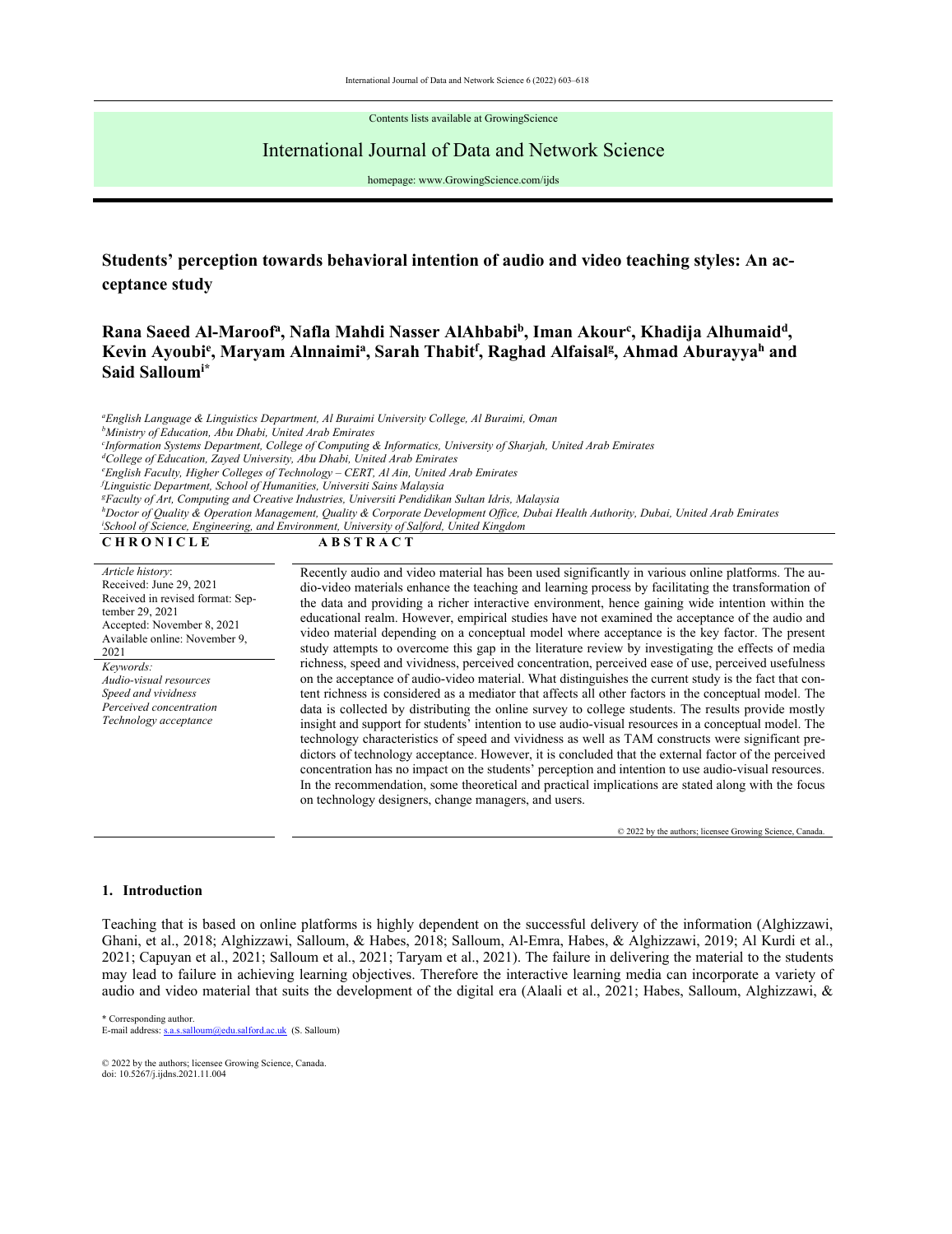Mhamdi, 2019; Al-Maroof et al., 2021a,b,c; Mouzaek et al., 2021; Yousuf et al., 2021). To be able to transfer the audio and video material efficiently, an information technology system is required (Mutia, Gimin, & Mahdum, 2020; Rosa, 2015; Sudibyo, 2013). According to (Kennedy, Latham, & Jacinto, 2015; Miarso, 2007), the increasing significance of media variations in facilitating interactive learning has been widely recommended to stimulate students' thoughts, feelings and concerns.

Previous studies that emphasized the importance of the audio and video material within the educational domain have highlighted the significant effects of the audio and video material in achieving the outcomes and objectives (Mutia et al., 2020). Similarly, studies in the non-educational domain have focused on the importance of audio and visual material in implementing economical and medical purposes (Ahmad et al., 2021; Aburayya et al., 2020; AlSuwaidi et al., 2021; Al-Khayyal et al., 2020; Alhashmi, Salloum, & Mhamdi, 2019; M. Alshurideh, 2018; Kang & Lee, 2019; Sadjadi et al., 2020; Ahmad et al., 2021; Shahin et al., 2021). The current study is designed to determine the effect of audio and visual media on a user's acceptance of e-learning platforms with a final goal of measuring the effectiveness of content richness as a mediator on other variables in the model including concentration, vividness and speed. Based on previous studies, users' perceived concentration positively affects the experience of online platforms users thereby creating a promising environment where they can rely on to measure their understanding and comprehension of a newly taught material (Novak, Hoffman, & Yung, 1998; Webster, Trevino, & Ryan, 1993). Furthermore, the study seeks to examine the effects of vividness and speed to accept the audio and visual material. Vividness has a close relation with the quality of the visual display and the richness of the content (Adamo-Villani & Wilbur, 2008). This research framework reflects the fact that e-learning users need to evaluate the online learning platform as a learner or educator. Hence, this study incorporates the acceptance model – TAM and other external factors including perceived concentration and vividness and speed. In addition to using the content richness as a mediator that is implemented to measure the effects of this variable on both TAM and other external factors. What sets this study apart from previous studies is the implementation of the conceptual model that can effectively measure the acceptance of audio and video material used in online learning platforms.

# **2. Literature Review**

The literature review has tackled the video and audio material from different perspectives to achieve completely different aims and concentrating on various samples of the study. These perspectives include the domain of study, the approach and methodology, and the targeted group. As far as the study domain is concerned, previous studies that focus on audio and visual material in the educational domain are higher in number than studies in medical, industrial and economic domains. The significant effect of audio and visual material attracted the attention of many researchers in the educational domain from 2008 to 2021. Studies by (Bassili, 2008; Liu, Liao, & Pratt, 2009) have investigated the effect of the streaming videos on students' perception at the university level in Canada and Taiwan using questionnaires to collect the data. Recently, studies by (Irmawati, Ihsan, & Rasmi, 2020; Michelsanti et al., 2021) focused on two different aspects in the educational domain. The former intends to investigate the impact of Audio-Visual Aids in developing speaking skills of college students whereas the latter examines the Deep-Learning-Based Audio-Visual Speech in the machine learning approach. Within medical domains, the study tackled the importance of using audio and visual material on patient and college students (Choi-Lundberg, Cuellar, & Williams, 2016; Kang & Lee, 2019). Similarly in industrial and economic domains, a study by (Sadjadi et al., 2020) searched for the effectiveness of Video Annotation for Speech Technologies that are collected from 26 organizations in the Audio-Visual SRE19. More interestingly, the audio and visual material has been used for security purposes. The study was based on the Data Flow Model of the FLORIDA Scalable Analytics Platform by adopting a semi-automatic Analysis System. A study by Fonseca, et al, 2017 has investigated the effect of open audio datasets from Freesound in Spain. The study is based on Corpus Analysis.

The previous studies differed in the approach of the study. Based on the table below it seems that the number of studies that used the quantitative approach of study is higher in number than studies that follow the qualitative approach. Previous studies by (Choi-Lundberg et al., 2016; Kang & Lee, 2019; Owusu, 2020) have adopted the quantitative approach where the domain is different. The studies were implemented in medical, industrial and educational domains, respectively. A study by (Mutia et al., 2020) has focused on the economic aspects using the quantitative approach to investigate the effect of blog-based audiovisual learning media on specialists in the economy of banking and money. Despite the fact that they rely on the same approach, they differ in methodology. For instance (Kang & Lee, 2019) have focused on Patient Education Materials Evaluation Tool to study the impact of audio and visual educational material on Korean patient whereas (Choi‐Lundberg et al., 2016) used a quasi-experimental design to investigate the effect of audio and video material on the undergraduate medical students' perception.

Corpus analysis studies by (Sadjadi et al., 2020) measure the effectiveness of Video Annotation in the industrial domain. Similarly, (Fonseca et al., 2017) have adopted a corpus study to examine the effect of a free sound database. On the other hand, studies that focus on the qualitative approach have adopted a combination of methods or instruments to examine the effectiveness of audio and visual material. They used questionnaires, interviews and observations to implement their final goals (Irmawati et al., 2020; Scolari, Pires de Sá, & Masanet, 2019). A completely different approach was used by (Michelsanti et al., 2021) who relied upon Deep Learning Methods and Fusion Techniques to examine the effectiveness of Deep-Learning-Based Audio-Visual Speech.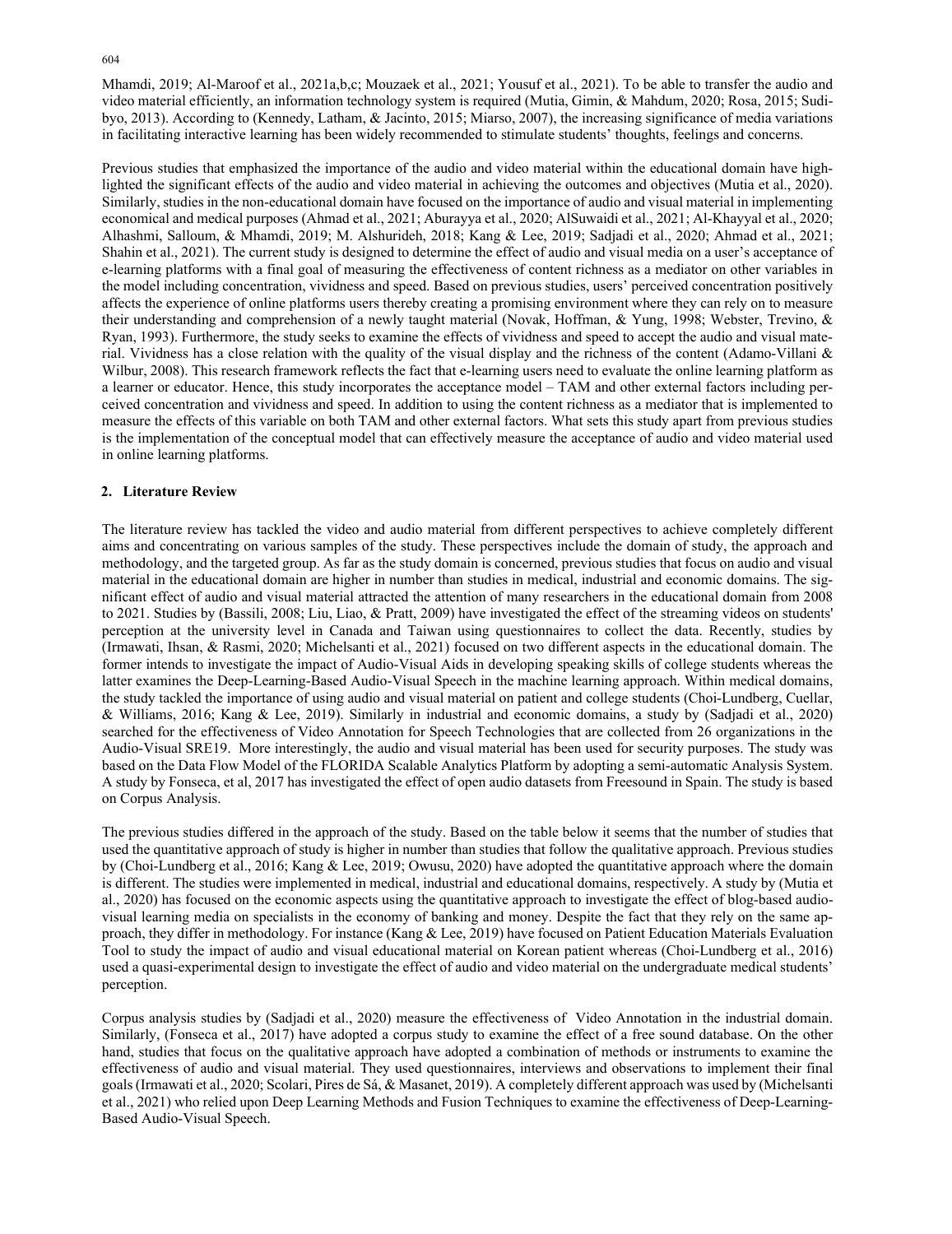#### **Table 1**

| No. | <b>Names</b> and<br><b>Years of Publi-</b><br>cations            | Type of Au-<br>dio or Visual<br><b>Material</b>                              | Methodology                                                                                          | Sample                                                                                    | <b>Domain of Study</b>          | <b>Type of Study</b>                                | Country                      |
|-----|------------------------------------------------------------------|------------------------------------------------------------------------------|------------------------------------------------------------------------------------------------------|-------------------------------------------------------------------------------------------|---------------------------------|-----------------------------------------------------|------------------------------|
| 1.  | (Kang & Lee,<br>2019)                                            | audiovisual<br>educational<br>materials                                      | <b>Patient Education</b><br>Materials Evalua-<br>tion Tool (PEMAT)                                   | Korean Patient                                                                            | Medical Domain                  | Quantitative<br>Study                               | Korea                        |
| 2.  | (Choi-Lundberg<br>et al., 2016)                                  | dissection au-<br>dio-visual re-<br>sources<br>(DAVR)                        | a quasi-experi-<br>mental design                                                                     | undergraduate<br>medical stu-<br>dent                                                     | Medical domain                  | Quantitative<br>Study                               | Australia                    |
| 3.  | (Sadjadi et al.,<br>2020)                                        | Video Anno-<br>tation for<br>Speech Tech-<br>nologies<br>(VAST) cor-<br>pus. | Corpus-Analysis<br>Study                                                                             | 26 organiza-<br>tions in the<br>Audiovisual<br>SRE19 and<br>submitted 102<br>valid system | <b>Industrial Domain</b>        | Quantitative<br>Study                               | <b>USA</b>                   |
| 4.  | (Mathieson,<br>2012)                                             | Students' per-<br>ceptions of<br>audiovisual<br>feedback                     | An open-ended sur-<br>vey instrument.                                                                | 50 students                                                                               | Educational Do-<br>main         | Quantitative<br>Study                               | N/A                          |
| 5.  | (H. Tseng,<br>2020)                                              | Students' Per-<br>ception of<br>Blackboard<br>audio and vis-<br>ual material | Online Learning<br>Ouestionnaire                                                                     | 385 university<br>students                                                                | Educational domain              | Quantitative<br>Study/PLSM                          | <b>USA</b>                   |
| 6.  | (Owusu, 2020)                                                    | audio-visual<br>$(AV)$ technol-<br>ogies                                     | Hand-delivery sur-<br>vey technique                                                                  | 432 valid sam-<br>ples of gradu-<br>ate and under-<br>graduate stu-<br>dents              | Educational Do-<br>main         | Quantitative re-<br>search.                         | N/A                          |
| 7.  | (Irmawati et al.,<br>2020)                                       | Audio Visual<br>Aids for<br>speaking<br>skills                               | Questionnaire and<br>Interview                                                                       | Students' per-<br>formances in<br>speaking tasks                                          | <b>Educational Do-</b><br>main  | Qualitative and<br>Quantitative Re-<br>search       | Nigeria                      |
| 8.  | (Mutia et al.,<br>2020)                                          | a blog-based<br>audio visual<br>learning me-<br>dia                          | research and devel-<br>opment (R&D)<br>method                                                        | Students and<br>specialists                                                               | Economic Domain                 | quantitative de-<br>scriptive tech-<br>nique        | N/A                          |
| 9.  | (Tabor &<br>Minch, 2013)                                         | Digital Learn-<br>ing Media                                                  | Surveys                                                                                              | College Stu-<br>dents                                                                     | Educational Do-<br>main         | Quantitative re-<br>search.                         | N/A                          |
| 10. | (Michelsanti et<br>al., 2021)                                    | Deep-Learn-<br>ing-Based Au-<br>dio-Visual<br>Speech                         | signal processing<br>and machine learn-<br>ing techniques                                            | Data collected<br>for analysis<br>purposes                                                | <b>Educational Do-</b><br>main  | Deep Learning<br>Methods and Fu-<br>sion Techniques | N/A                          |
| 11. | (Liu et al., 2009)                                               | Streamed au-<br>dio and<br>streamed<br>video.                                | Questionnaires                                                                                       | Chung Yuan<br>University stu-<br>dents                                                    | <b>Educational Do-</b><br>main  | Quantitative re-<br>search.                         | Taiwan                       |
| 12. | (Bassili, 2008)                                                  | streaming<br>video                                                           | Questionnaires                                                                                       | University<br>Students                                                                    | <b>Educational Do-</b><br>main  | Quantitative re-<br>search.                         | Canada                       |
| 13. | (Shaw, Chen,<br>Harris, &<br>Huang, 2009)                        | Video and au-<br>dio material in<br>online plat-<br>form                     | Questionnaires                                                                                       | Freshmen pri-<br>vate university                                                          | <b>Educational Do-</b><br>main  | Quantitative re-<br>search.                         | Taiwan                       |
| 14. | (Scolari et al.,<br>2019)                                        | Video an d<br>audio in You<br>Tube Media                                     | Questionnaires,<br>workshops, media<br>diaries, interviews,<br>observation of<br>online communities) | Teens                                                                                     | Social domain                   | Qualitative and<br>Quantitative Re-<br>search       | Eight different<br>countries |
| 15. | (Fonseca et al.,<br>2017)                                        | open audio<br>datasets                                                       | open tools and col-<br>laborative ap-<br>proaches                                                    | audio samples<br>from<br>Freesound                                                        | Music Technology<br>domain      | Corpus Analysis                                     | Spain                        |
| 16. | (Schindler,<br>Boyer, Lindley,<br>Schreiber, &<br>Philipp, 2019) | Mass Video<br>Data (FLOR-<br>IDA)                                            | Data Flow Model of<br>the FLORIDA Scal-<br>able Analytics Plat-<br>form                              | Video and Au-<br>dio Data                                                                 | Security Technol-<br>ogy domain | semi-automatic<br>Analysis System                   | Austria                      |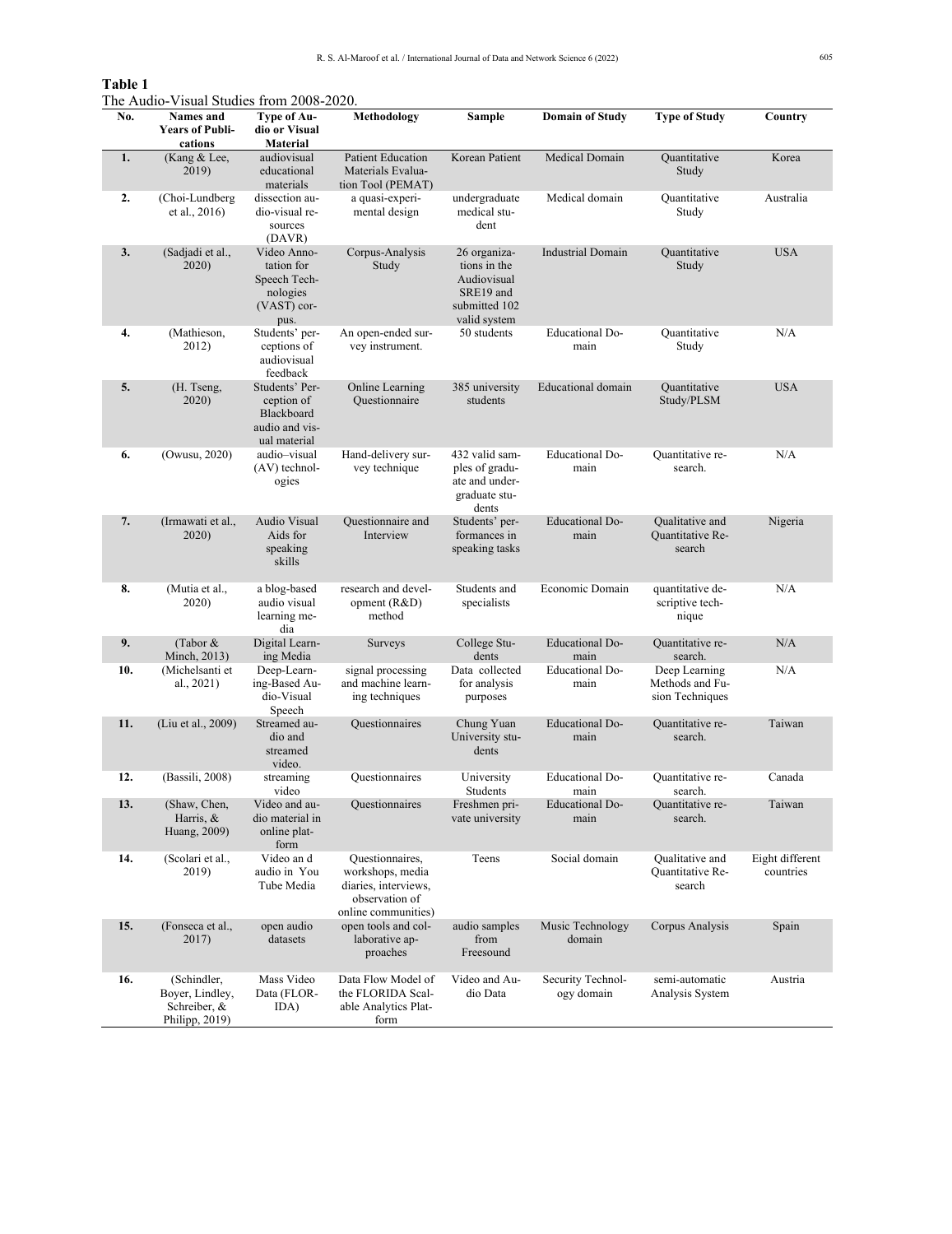The targeted group ranges from college students to data selected from a different corpus. Students who have been exposed to various audio and visual material, resources, technologies and aids effectively used these tools to comprehend different learning topics. The audio-visual learning material, technologies and resources have used to achieve different purposes such as developing speaking and listening skills, emplacing audio and visual feedback sent by teachers and perception of audio and video material in Blackboard learning platform (Irmawati et al., 2020; Mathieson, 2012; Tseng, 2020). On the other hand, the corpus analysis includes data from different organizations, open audio databases, media database that are analyzed to achieve various purposes (Michelsanti et al., 2021). Teens are also targeted to measure their perceptions of audio and video material that they experience on YouTube (Scolari et al., 2019).

# **3. Theoretical Framework**

## *3.1 Technology Acceptance Model (TAM)*

TAM has been integrated considerably in computer-based technology acceptance and adoption research in a plethora of fields. Based on reasoned action and planned behavior theories, TAM was formulated by (F. D Davis, 1989) to provide a theoretical basis for explaining technological and organizational factors and challenges influencing users' acceptance of technology*.* More specifically, the original form of TAM aims to explicate the causal relationships between the fundamental beliefs conducive to technology acceptance and adoption, namely, perceived usefulness, perceived ease of use, attitudes, and intentions to use a system (F. D Davis, 1989). Unlike TRA, various studies applying TAM in organizational settings have demonstrated theoretical justifications and empirical evidence of TAM's viability to predict the direct relationships between key beliefs, i.e., perceived usefulness and ease of use, on the one hand, and behavioral intentions to use a technology system, on the other hand. The direct Belief-Intention relationship in more recent forms of TAM relies on the argument that in organizational contexts, individuals tend to form positive intentions to use a particular system when they hold positive convictions regarding the perceived usefulness and perceived ease of use of the system in question (F. D Davis, 1989).

In addition to its theoretical purposes, TAM fulfills practical values by developing parsimonious measurement scales for predicting system use in organizations (Fred D Davis, 1989). According to (F. D Davis, 1989), two factors are decisive determinants of a user's intention to use a technological system, namely, perceived usefulness (PU) and perceived ease of use (PEU). First, perceived usefulness refers to the degree to which a potential technology user believes that using a particular system of interest offers a better advantage or is a more effective substitute over other methods. Thus, a system is expected to enhance a user's job performance. Second, on the other hand, perceived ease of use designates the extent to which a potential user believes that using the target system would be free of great efforts or difficulty, and hence, the degree to which a user would be capable of harnessing the technology in question to achieve his or her job tasks smoothly, successfully and efficiently (Davis, 1989). Furthermore, TAM hypothesizes a causal linkage between PU and PEU, assuming that PU influences PEU (Davis, 1989). The casual paths that TAM hypothesizes have been empirically substantiated in a wide range of end-user computing technologies and user populations. Previous related studies have indicated that perceived usefulness and perceived ease of use are positively and significantly related to the intention to use learning materials that are designed using multimedia and sensorial rich resources, especially in virtual and augmented reality settings (e.g., (Liu et al., 2009; McLean & Wilson, 2019; Nagy, 2018; Saeed, Yang, & Sinnappan, 2010)). Therefore, the current study makes the following hypotheses;

**H1:** PU is positively and significantly related to the intention to use audio and video learning materials among undergraduate students.

**H2:** PEU is positively and significantly related to the use of audio and video learning materials among undergraduate students.

## *3.2 Flow Theory*

#### *3.2.1 Concentration*

The flow theory was formulated by (Csikszentmihalyi & Csikszentmihalyi, 1975) to examine optimal experiences of deep absorption in engaging self-rewarding activities in which an individual perceives challenges as compatible with their skills and competencies. In a state of flow, individuals have clear proximal goals and receive immediate feedback to adjust their progress on the activity (Csikszentmihalyi, Abuhamdeh, & Nakamura, 2014). In other words, flow is a state of a holistic sensation people undergo when they do an activity with total involvement (Csikszentmihalyi, 1988). According to the flow theory, when individuals are occupied in an experience, they perform at their utter capability, and hence they become mentally and emotionally detached, disregarding awareness of surrounding factors such as fatigue, hunger, noises, or other factors. The flow theory originates from intrinsically motivated subjective experience phenomena, which are intrinsically rewarding and enjoyable as the main reasons for pursuing an activity. Being in flow is a subjective mental condition where individuals are intensely absorbed in an engaging activity, with manageable challenges, tackling a series of goals, continuously processing feedback, and altering action based on that feedback (Nakamura & Csikszentmihalyi, 2014). The state of flow is also characterized by an intensive, focused concentration on what one is doing at the moment, merging action and awareness in a state of dynamic equilibrium, loss of reflective self-awareness, a sense of control over one's action, distortion of temporal experience, and perceiving the experience as being intrinsically motivating (Nakamura & Csikszentmihalyi, 2014).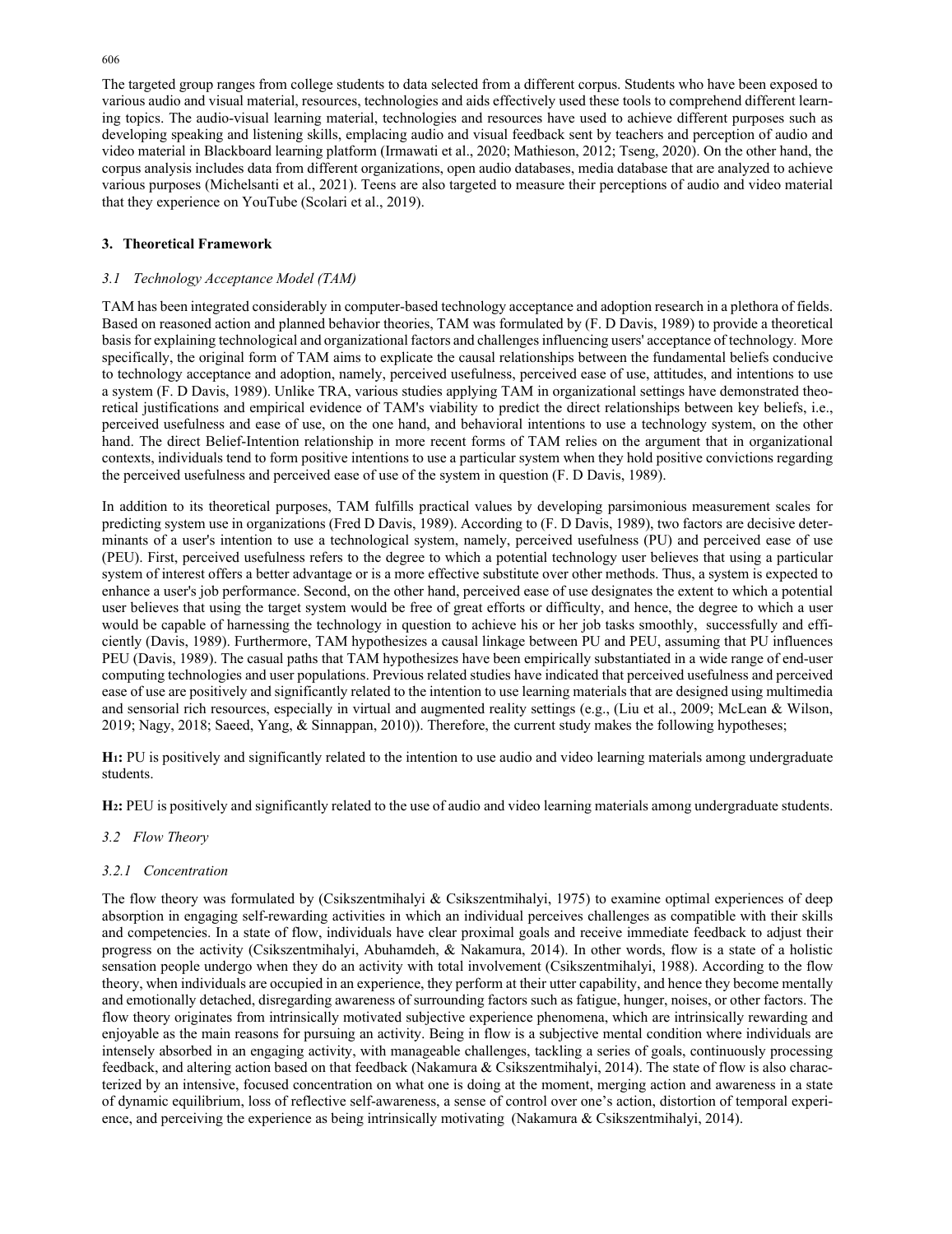In the context of virtual and e-learning, the flow theory postulates that a user has perceived concentration, which influences their intention to adopt virtual learning platforms. Thus, the flow theory is used to measure constructs like "perceived concentration", and "cognitive absorption" which are comparably defined concerning virtual and digitized learning environments as a state of mind where an individual learner pays exclusively focused attention to an object or a learning experience, making an individual lose consciousness of anything else other than the experience (Liu et al., 2009). Previous related literature has demonstrated empirical evidence confirming significant positive relationships between flow experience and continued intention to use e-learning systems (e.g., (Joo, Joung, & Kim, 2014; Rodríguez-Ardura & Meseguer-Artola, 2016; Zhao, Wang, & Sun, 2020)). Therefore, the current study hypothesizes that;

**H3:** Perceived level of concentration is positively and significantly related to the intention to use audio and video learning materials among undergraduate students.

# *3.3 Virtual Reality Attributes*

#### *3.3.1 Vividness*

Vividness is a crucial attribute of virtual reality from the telepresence view. Virtual reality is conceptualized as a particular type of experience mediated in a technologically simulating environment. The concept of virtual reality consists of two main dimensions; presence and telepresence. Presence refers to the perceived presence in an environment mediated by a communication technology medium (Steuer, 1992). From the telepresence view, virtual reality is characterized by sensations of vividness and interactivity (Sukoco & Wu, 2011). According to (Steuer, 1992), vividness refers to **"***the representational richness of a mediated environment as defined by its formal features, that is, how an environment presents information to the senses" (p. 11)***.** Additionally, (Steuer, 1992) maintains that vividness is *"the ability of technology to create a sensorially rich mediated environment"(p.80).*

 A sense of vividness improves the quality of the procedural learning experience online since vividness increases the representational richness of information presented through, for example, video materials as compared to text materials only (Griffith & Gray, 2002; Hernandez, 2011). The utility of vividness of video materials stems from the visual aid that a procedural learning experience provides to users through visual realistic and dynamic demonstrations, which are assumed to amplify cognition (Lee & Lehto, 2013). Hitherto, previous literature has found evidence substantiating the positive association between a sense of vividness and perceived usefulness of video learning materials, using YouTube, for example (Lee & Lehto, 2013). In online shopping, vividness corresponds to aesthetic appeal. It increases the visual display of actual products by associating them with imaginary objects creating clear images in customers' minds, hence powerfully persuading them to purchase (Flavián, Gurrea, & Orús, 2017). Relatedly, vividness has significantly positively affected technology attributes, including perceived usefulness, ease of use, and perceived enjoyment of augmented reality mobile applications (McLean & Wilson, 2019). Similarly, the current study assumes that:

**H4:** *Perceived level of vividness is positively and significantly related to the intention to use audio and video learning materials among undergraduate students.* 

# *3.4 Media Richness Theory*

### *3.4.1 Content Richness*

Media richness theory aims to determine classifications of media, e.g., rich (face to face) and lean (numeric and text media), that enhance users' concentration by elevating their capacity to process information (Daft & Lengel, 1986). The richness of media helps identify and design technologies that reduce uncertainty and equivocality in various settings. For example, studies conducted in business settings to assess media richness found that rich media vs. lean media, utilizing communication channels is more effective in presenting unanalyzable tasks and complex tasks in addition to tasks that subjective interpretation of information to reach consensus, leading to improved decision making and enhanced performance (Dennis, Kinney, & Hung, 1999; Liu et al., 2009). On the other hand, lean media help handle routine activities (Suh, 1999). Furthermore, higher quality video materials lead to higher levels of user satisfaction and less completion time (Liu et al., 2009).

In business settings, customer behavior research has significantly substantiated the influences of mobile media richness on the stages of customer behavior, including attention, interest, search, action, and share (C.-H. Tseng & Wei, 2020). When used for educational purposes, rich media, opposed to text media, increases learning benefits and learner satisfaction in learning experiences involving content characterized by high uncertainty and equivocality (Sun & Cheng, 2007). In computer science education, media richness research has proved that perceived media richness positively and significantly influences perceived ease of use and usefulness of Web 2.0 technologies such as blogs and podcasts (Saeed et al., 2010). Moreover, (Saeed, Yang, & Sinnappan, 2008) have indicated that the media richness of *Second Life*, a 3-D multi-user virtual environment using avatars proxies, positively and significantly impacts the perceived ease of use and perceived usefulness of these communication platforms. As media richness has proven to exert significant variations in the perceived attributes of technology and virtual reality which in turn directly influence intention to use technology and virtual reality applications/platforms, it is plausible to presume that: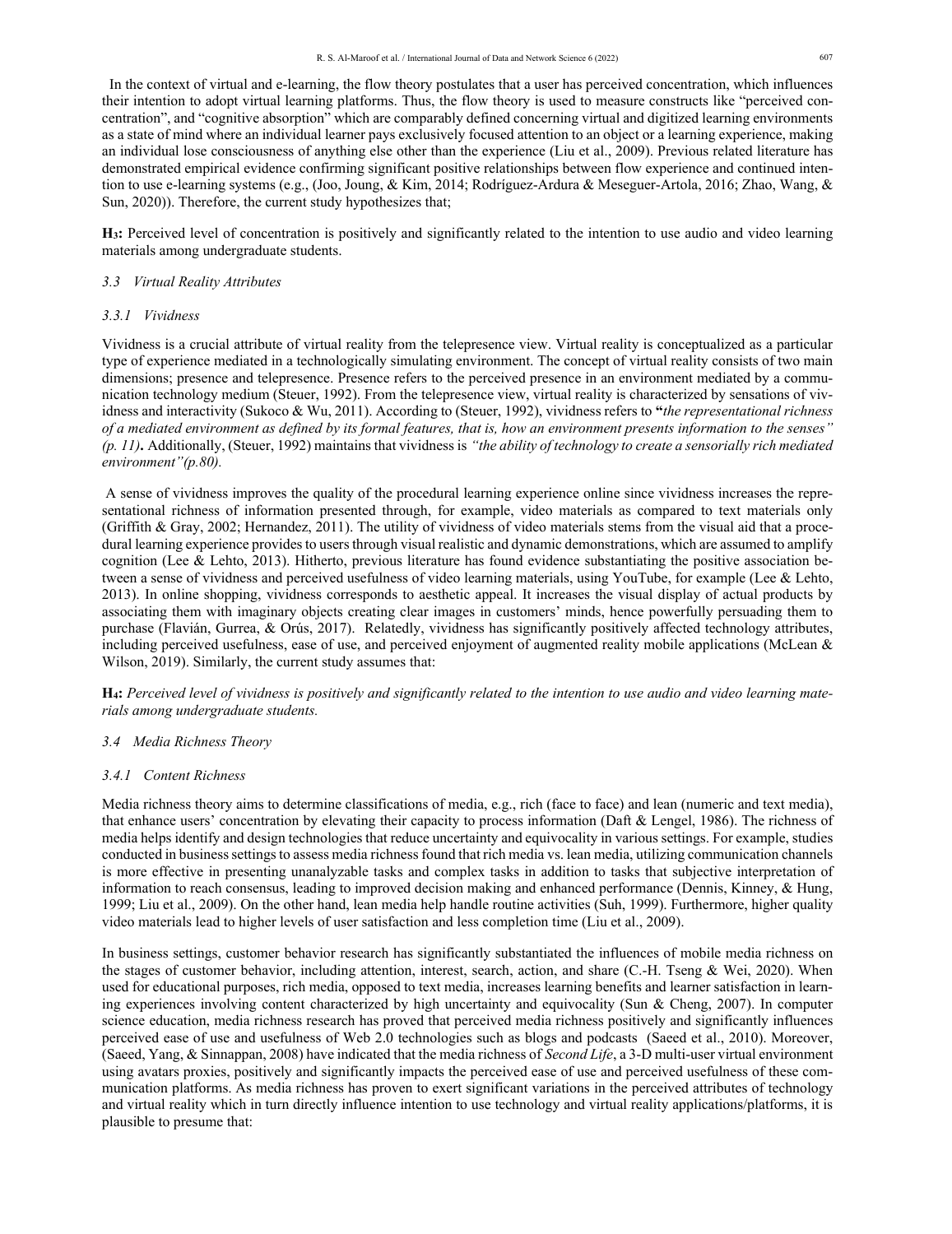**H5:** *Media richness moderates the relationship between perceived usefulness and intention to use audio and video learning materials among undergraduate students.* 

**H6:** *Media richness moderates the relationship between perceived ease of use and intention to use audio and video learning materials among undergraduate students.* 

**H7:** *Media richness moderates the relationship between perceived concentration and intention to use audio and video learning materials among undergraduate students.*

**H8:** *Media richness moderates the relationship between perceived vividness and intention to use audio and video learning materials among undergraduate students.* 



**Fig. 1.** Research model

# **4. Research Methodology**

# *4.1 Data collection*

During the winter semester of 2020/2021 from 20th January 2021 to 30th April 2021, the data was collected via online surveys among the students studying in UAE universities. Research team gave 1000 questionnaires to random students where 86% of the participants responded making up to the response rate i.e., 861 students. According to the team these 861 responses of questionnaires were authentic and appropriate. It is believed that the 861 valid responses were suitable for the given sample size like the anticipated sampling size for a population of 1500 in 306 respondents. The sample size of 861 was comparatively higher when taking trivial details into account. Thus, the evaluation along with the structural equation modelling is as suitable as sample size that was used to ensure the hypotheses. Significantly, the hypotheses were introduced on the basis of current theories though; e-learning context catered them. In order to appraise the measurement model, the researchers' team used structural equation modeling (SEM) (SmartPLS Version 3.2.7). Better and improved treatment would be resulted from the final path model.

## *4.2 Personal /Demographic Information*

The assessment of the personal/demographic information was shown through Table 1. Respectively, the ratio of males to females was 42% and 58%. For 57% of the respondents, the student's age was from 18 to 29 years while 43% of the respondents were above 29. Majority of the respondents were having university degrees with a knowledgeable environment. Further, 62% of respondents had bachelor's degree and 33% had a master's degree, 5% of the respondents were having a doctoral degree. When the respondents are easily approachable and they are willing to volunteer, the "purposive sampling approach" was used as suggested by the (Al-Emran & Salloum, 2017; Hamadneh et al., 2021). This study sample comprised the students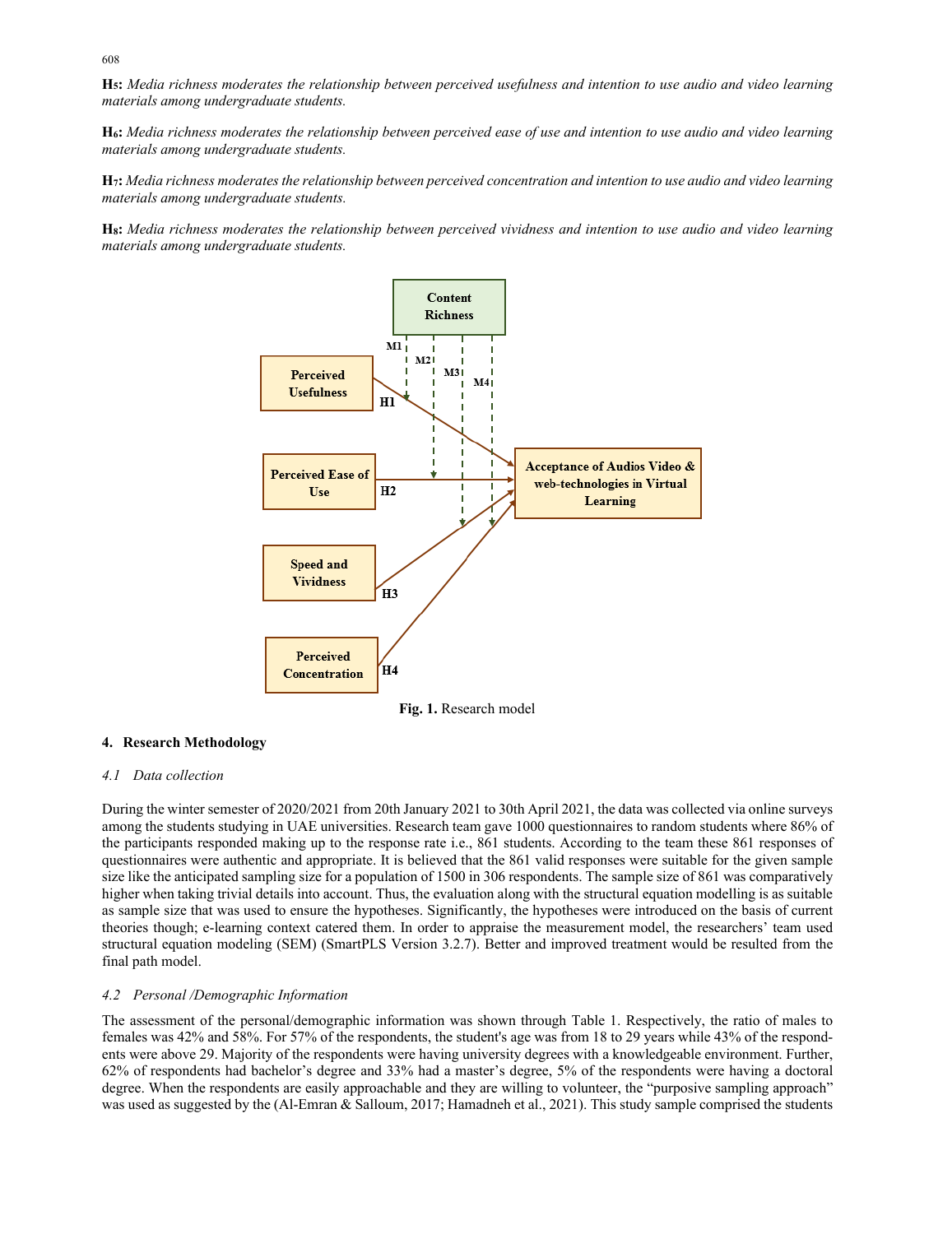from various colleges; from various age groups, they were part of different programs at different levels. Additionally, the demographic data was calculated with the assistance of IBM SPSS Statistics.

| ı<br>v<br>I<br>×<br>× |  |
|-----------------------|--|
|-----------------------|--|

Demographic data of the respondents

|           | Factor           | Frequency | Percentage |
|-----------|------------------|-----------|------------|
| Gender    | Female           | 501       | 58%        |
|           | Male             | 360       | 42%        |
| Age       | Between 18 to 29 | 490       | 57%        |
|           | Between 30 to 39 | 326       | 38%        |
|           | Between 40 to 49 | 30        | 3%         |
|           | Between 50 to 59 | 15        | 2%         |
| Education | Bachelor         | 534       | 62%        |
|           | Master           | 286       | 33%        |
|           | Doctorate        | 41        | $5\%$      |

### *4.3 Study Instrument*

To validate the hypothesis, this study has introduced a survey instrument. There were 24 items included in the research for measuring the eleven constructs in the questionnaire. In Table 2, there were sources of these constructs. The authors altered and revised the questions from the prior studies in order to improve the efficiency of the paper.

### **Table 3**

| Measurement Items            |                  |                                                                                                     |                |
|------------------------------|------------------|-----------------------------------------------------------------------------------------------------|----------------|
| <b>Constructs</b>            | <b>Items</b>     | <b>Instrument</b>                                                                                   | <b>Sources</b> |
| Acceptance of Audio and Vid- | AAV1             | Audio and video material helps me to accept virtual learning.                                       |                |
| eos in Virtual Learning      | AAV <sub>2</sub> | Audio and video material facilities my acceptance of any online platform.                           |                |
| Perceived Ease of Use        | PEOU1            | It is easy for me to remember how to do my homework after watching a video or audio text.           | (Fred D        |
|                              | PEOU2            | I think that it is easy to use audio and video text to do what I want.                              | Davis,         |
|                              | PEOU3            | I think watching audio and video text facilitates the process of learning new material.             | 1989)          |
|                              | PEOU4            | It is easy to do multi-tasks after watching an audio or video texts.                                |                |
| Perceived Usefulness         | PU1              | Using the audio and video in the virtual learning improves my performance.                          | (Fred D        |
|                              | PU <sub>2</sub>  | Using the audio and video in the virtual learning is useful to do different tasks.                  | Davis,         |
|                              | PU <sub>3</sub>  | Using the audio and video in the virtual learning is useful to understand difficult material.       | 1989)          |
|                              | PU <sub>4</sub>  | Overall, I find that using the audio and video in the virtual learning is useful in my educational  |                |
|                              |                  | process.                                                                                            |                |
| Speed and Vividness          | SV <sub>1</sub>  | Audio and video material has enough visual realistic and dynamic sources                            | (Steuer,       |
|                              | SV <sub>2</sub>  | Using realistic and dynamic audio and video resources is useful as a tool in my study               | 1992)          |
|                              | SV <sub>3</sub>  | The vividness of audio and video martial urges me to use them frequently.                           |                |
|                              | SV <sub>4</sub>  | Overall, I find that using vivid audio and visual resources are useful.                             |                |
| Perceived Concentration      | PC1              | I was able to concentrate in my class after watching the audio and video in the virtual learning.   | (Liu et        |
|                              | PC <sub>2</sub>  | My attention was higher when I watch the audio and video in the virtual learning.                   | al.,           |
|                              | PC <sub>3</sub>  | I was able to concentrate deeply in different activities after watching the audio and video in the  | 2009)          |
|                              |                  | virtual learning.                                                                                   |                |
| <b>Content Richness</b>      | CR1              | I think it is useful to watch the audio and video in the virtual learning if they are up to date.   |                |
|                              | CR2              | I think it is important to watch the audio and video in the virtual learning if they are relevant   |                |
|                              |                  | to my study.                                                                                        |                |
|                              | CR3              | I think it is enjoyable to watch the audio and video in the virtual learning if they are related to |                |
|                              |                  | my studying material.                                                                               |                |
| Content Richness as Mediator | CRM1             | I think the up to date and relevant audio and video materials are free of effort                    |                |
|                              | CRM2             | I think the up to date and relevant audio and video materials are easy to use.                      |                |
|                              | CRM3             | I think the up-to-date and relevant audio and video materials have high quality.                    |                |
|                              | CRM4             | I think the up-to-date and relevant audio and video materials help me to concentrate.               |                |

#### *4.4 Pilot study of the questionnaire*

With the help of pilot study, the reliability of the questionnaire items was assessed. In this pilot study, about 50 students were chosen randomly from the selected population. Depending on the 10% of the total sample size of this research, the sample size of 500 students was used where the research criterion was closely monitored. For the internal reliability with the help of IBM SPSS Statistics ver. 23, the Cronbach's alpha test was employed for assessing the outcomes pilot study thus, there were appropriate suggestions given for the measurement items. The reliability coefficient of 7/100 was considered suitable when the given frame of social science research studies was considered (Nunnally & Bernstein, 1978). In Table 3, the Cronbach alpha figures for the seven measurement scales are shown.

#### **Table 4**

Cronbach's Alpha values for the pilot study (Cronbach's Alpha  $\geq 0.70$ )

| .`onstruct       | $ -$<br>┒ | :OU<br><u></u> | DT T                 | $\Omega$    | $\sim$ $\tau$ | $\sim$ r $\sim$<br>ັ້ |
|------------------|-----------|----------------|----------------------|-------------|---------------|-----------------------|
| Alpha<br>ronbach | $_{0.89}$ | 027<br>J.02'   | 0.02<br><u>0.836</u> | 017<br>0.01 | 011           | 0.002<br>$0.89-$      |

**Note** AAV, Acceptance of Audio and Videos in Virtual Learning; PEOU, Perceived Ease of Use; PU, Perceived Usefulness; PC, Perceived Concentration; SV, Speed and Vividness; CR, Content Richness**.**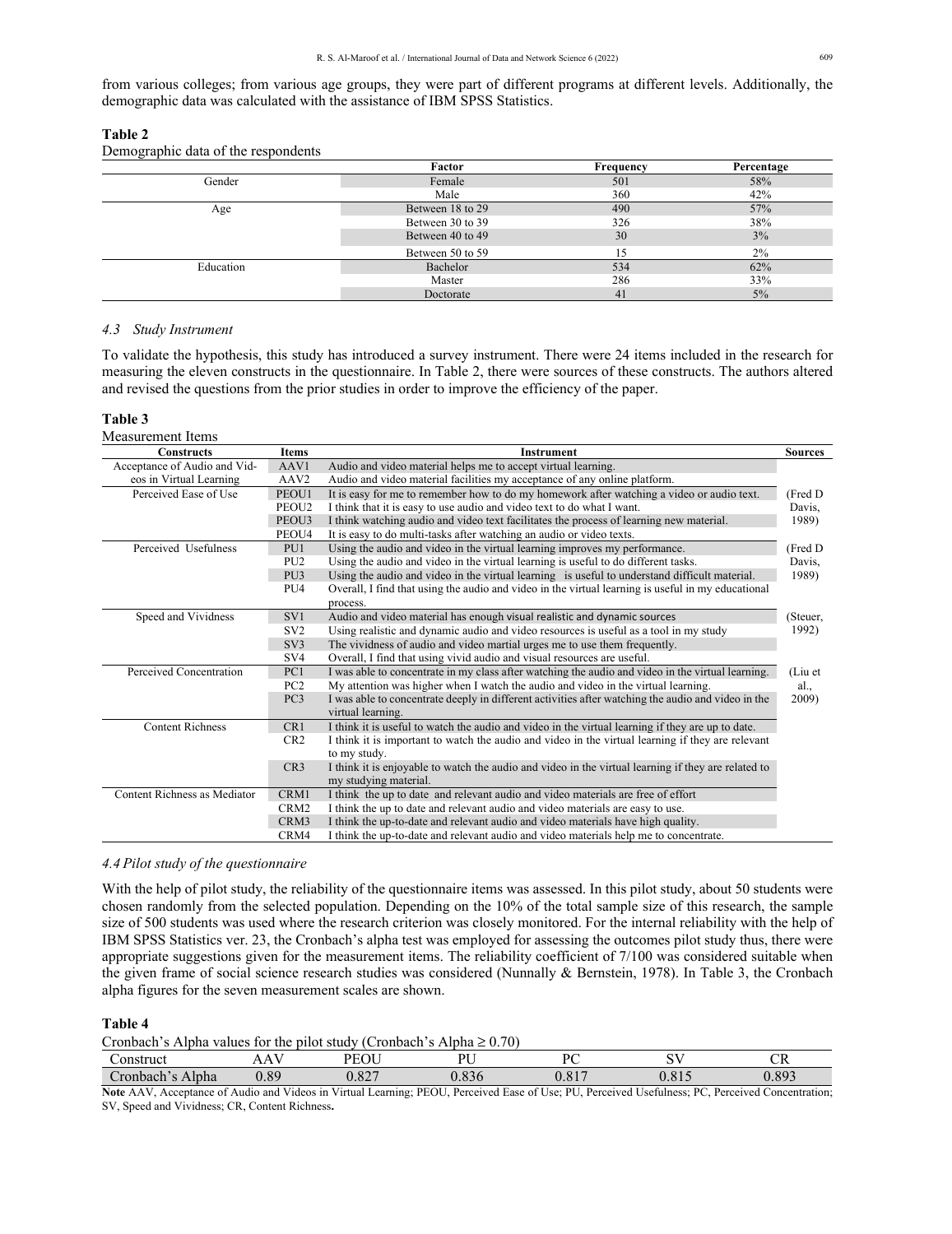# *4.5 Survey Structure*

The questionnaire surveys were distributed among the students (Al-Emran  $\&$  Salloum, 2017) comprising of three segments in the study

- The first part focused on the personal data of the respondents.
- In the second section, two items posing the main question about Acceptance of Audio and Videos in Virtual Learning were taken into account.
- The third part concentrated on the twenty-two items showing the Perceived Ease of Use, Perceived Usefulness, Perceived Concentration, Speed and Vividness, and Content Richness**.**

These 24 items were scaled with the help of five-point Likert Scale that had the degrees of: strongly disagree (1), disagree (2), neutral (3), agree (4) and strongly agreed (5).

# **5. Findings and Discussion**

# *5.1 Data Analysis*

For conducting the data analysis in this paper, the partial least squares-structural equation modeling (PLS-SEM) was used with the assistance of SmartPLS V.3.2.7 software (Ringle, Wende, & Becker, 2015). The collected data was studied with the help of two-step assessment approach involving the structural model and measurement model (J. Hair, Hollingsworth, Randolph, & Chong, 2017). There are various reasons of choosing the PLS-SEM in this paper. In the scenario where the available study aims to establish current theory, the PLS-SEM is considered to be the most suitable option (Urbach & Ahlemann, 2010). Secondly, with the help of PLS-SEM, the investigative studies comprising of the complex models can be dealt properly (Hair Jr, Hult, Ringle, & Sarstedt, 2016). Also, PLS-SEM analyzes whole model in a single attempt rather than grouping them into separate parts (Goodhue, Lewis, & Thompson, 2012). Further, PLS-SEM provides concurrent analysis for both the measurement and structural model that will simultaneously produce accurate measurements (Barclay, Higgins, & Thompson, 1995).

# *5.2 Convergent validity*

The source (J. Hair et al., 2017) suggested that we must take considering the construct reliability (including composite reliability (CR), Dijkstra-Henseler's (PA), and Cronbach's alpha (CA)) and validity (including convergent and discriminant validity) into account in order to evaluate the measurement model. While finding out the construct reliability, it has been proven by Table 4 that the Cronbach's alpha (CA) has the values between 0.813 and 0.899 and these values are greater than the threshold value that is 0.7 (J. C. Nunnally & Bernstein, 1994). Also, according to this table the outcomes prove that the values of composite reliability (CR) are between 0.833 and 0.938, which are clearly larger than the recommended value of 0.7 (Kline, 2015). It is recommended for the researchers to use Dijkstra-Henseler's rho (pA) reliability coefficient for the documentation and evaluation of construct reliability (J. Hair et al., 2017). Like CA and CR, the values of 0.7 or greater must be shown by the reliability coefficient ρA in the investigative work while for higher stages of research, the above 0.80 or 0.90 should be used (J. F. Hair, Ringle, & Sarstedt, 2011; Henseler, Ringle, & Sinkovics, 2009; J. C. Nunnally & Bernstein, 1994). According to the table 4, the reliability coefficient  $ρA$  of each measurement construct is greater than 0.70. These outcomes have guaranteed the construct reliability and finally, it was considered that all the constructs are accurate and free from defects.

For the measurement of convergent validity, there is a requirement to test the average variance extracted (AVE) and factor loading (J. Hair et al., 2017). The rate of 0.7 was lower than the values of all factor loadings as shown by the outcomes of table 4 while the results of Table 1 show that the values generated by the AVE were ranging between 0.700 and 0.823 that are greater than the threshold value of .5. Depending on the expected results, the convergent validity for all constructs can be attained effectively.

# *5.3 Discriminant validity*

For the measurement of discriminant validity, two criteria that are required to be measured are Fornell-Larker criterion, and the Heterotrait-Monotrait ratio (HTMT) (J. Hair et al., 2017). The Fornell-Larker condition, confirmed the prerequisites as per the results of Table 5 as all the AVEs along with their square roots are bigger than its correlation with other structures according to (Fornell & Larcker, 1981).

In Table 6 below, we can see the HTMT ratio that shows that the threshold value is greater than the value of each construct (Henseler, Ringle, & Sarstedt, 2015). Thus, the HTMT ratio has been introduced. With the help of these findings, the discriminant validity is measured. Following the outcomes of this study, there were no problems reported about the of the measurement model with the regards to its validity and reliability. Thus, the structural model can be assessed with the supplementary usage of the collected data.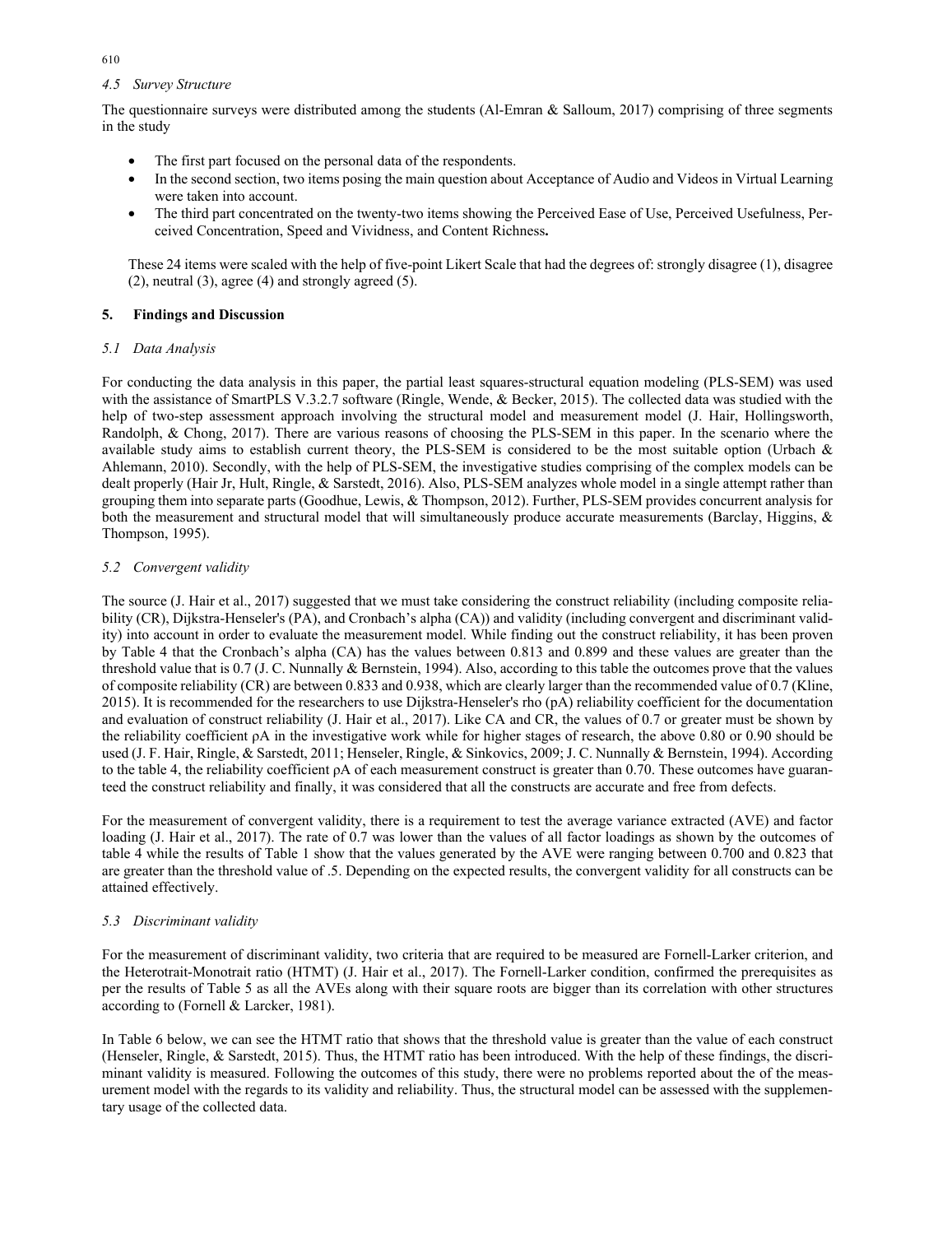# **Table 5**

Convergent validity results which assure acceptable values (Factor loading, Cronbach's Alpha, composite reliability  $\geq 0.70$  $&$  AVE  $> 0.5$ )

| Constructs                                         | Items             | Factor  | Cronbach's Alpha | CR    | PA    | <b>AVE</b> |  |
|----------------------------------------------------|-------------------|---------|------------------|-------|-------|------------|--|
|                                                    |                   | Loading |                  |       |       |            |  |
| Acceptance of Audio and Videos in Virtual Learning | AAV1              | 0.726   | 0.899            | 0.862 | 0.865 | 0.736      |  |
|                                                    | AAV1              | 0.741   |                  |       |       |            |  |
| Perceived Ease of Use                              | PEOU1             | 0.855   |                  |       |       |            |  |
|                                                    | PEOU <sub>2</sub> | 0.830   | 0.827            | 0.938 | 0.941 | 0.823      |  |
|                                                    | PEOU3             | 0.818   |                  |       |       |            |  |
|                                                    | PEOU4             | 0.817   |                  |       |       |            |  |
| Perceived Usefulness                               | PU1               | 0.802   |                  |       |       |            |  |
|                                                    | PU <sub>2</sub>   | 0.761   | 0.816            | 0.859 | 0.846 | 0.700      |  |
|                                                    | PU <sub>3</sub>   | 0.768   |                  |       |       |            |  |
|                                                    | PU4               | 0.836   |                  |       |       |            |  |
| Perceived Concentration                            | PC1               | 0.702   | 0.882            | 0.882 |       |            |  |
|                                                    | PC <sub>2</sub>   | 0.842   |                  |       | 0.827 | 0.808      |  |
|                                                    | PC <sub>3</sub>   | 0.840   |                  |       |       |            |  |
| Speed and Vividness                                | SV1               | 0.817   |                  |       |       |            |  |
|                                                    | SV <sub>2</sub>   | 0.851   | 0.827            | 0.833 | 0.848 | 0.820      |  |
|                                                    | SV <sub>3</sub>   | 0.850   |                  |       |       |            |  |
|                                                    | SV <sub>4</sub>   | 0.761   |                  |       |       |            |  |
| <b>Content Richness</b>                            | CR1               | 0.748   |                  |       |       |            |  |
|                                                    | CR2               | 0.805   | 0.813            |       | 0.825 | 0.784      |  |
|                                                    | CR3               | 0.849   |                  | 0.854 |       |            |  |
|                                                    | CR4               | 0.809   |                  |       |       |            |  |

### **Table 6**

Fornell-Larcker Scale

|             | AAV   | <b>PEOU</b> | PU    | $P\Gamma$ | SV    |       |
|-------------|-------|-------------|-------|-----------|-------|-------|
| AAV         | 0.881 |             |       |           |       |       |
| <b>PEOU</b> | 0.403 | 0.806       |       |           |       |       |
| PU          | 0.514 | 0.370       | 0.893 |           |       |       |
| PC          | 0.291 | 0.461       | 0.543 | 0.844     |       |       |
| SV          | 0.227 | 0.335       | 0.596 | 0.550     | 0.899 |       |
| CR          | 0.508 | 0.111       | 0.181 | 0.299     | 0.259 | 0.808 |

**Note** AAV, Acceptance of Audio and Videos in Virtual Learning; PEOU, Perceived Ease of Use; PU, Perceived Usefulness; PC, Perceived Concentration; SV, Speed and Vividness; CR, Content Richness**.** 

### **Table 7**

| Heterotrait-Monotrait Ratio (HTMT) |       |             |       |       |       |  |  |  |  |
|------------------------------------|-------|-------------|-------|-------|-------|--|--|--|--|
|                                    | AAV   | <b>PEOU</b> | PU    | PC    | SV    |  |  |  |  |
| <b>AAV</b>                         |       |             |       |       |       |  |  |  |  |
| <b>PEOU</b>                        | 0.630 |             |       |       |       |  |  |  |  |
| PU                                 | 0.222 | 0.517       |       |       |       |  |  |  |  |
| PC                                 | 0.273 | 0.711       | 0.630 |       |       |  |  |  |  |
| <b>SV</b>                          | 0.566 | 0.603       | 0.501 | 0.332 |       |  |  |  |  |
| CR                                 | 0.241 | 0.332       | 0.160 | 0.141 | 0.221 |  |  |  |  |

**Note** AAV, Acceptance of Audio and Videos in Virtual Learning; PEOU, Perceived Ease of Use; PU, Perceived Usefulness; PC, Perceived Concentration; SV, Speed and Vividness; CR, Content Richness**.**

#### *5.4 Model fit*

The following fit measures mentioned are provided by the SmartPLS: The standard root mean square residual (SRMR), exact fit criteria, d\_ULS, d\_G, Chi-Square, NFI, and RMS\_theta show the model fit in PLS-SEM (Trial, n.d.). The difference between the experiential correlations and model implied correlation matrix has been proven by SRMR (Hair et al., 2016) and the values lesser than 0.08 are said to be a good model fit measure (Hu & Bentler, 1998). A good model fit is shown by the NFI values greater than 0.90 (Hu & Bentler, 1998). The NFI proves a ratio of Chi2 value of the proposed model to the null model or benchmark model (Lohmöller, 1989). The NFI value will be higher when the parameters are large thus, it has been not recommended to use NPI as a model fit indicator (Hair et al., 2016). The two metrics outlining discrepancy between empirical covariance matrix and covariance matrix implied by composite factor model are the squared Euclidian distance, d ULS, and the geodesic distance d G (Dijkstra & Henseler, 2015; Hair et al., 2016). RMS theta is only appropriate for the reflective models and assesses the degree of outer model residuals correlation (Lohmöller, 1989). The nearer the RMS theta value is to the zero, the better the PLS-SEM model, and their values less than 0.12 are considered a good fit, and values other than this will show need of fit (Henseler et al., 2014). According to (Hair et al., 2016), the saturated model estimates association between all constructs, while on the other hand, the expected model takes total consequences and model structure into consideration.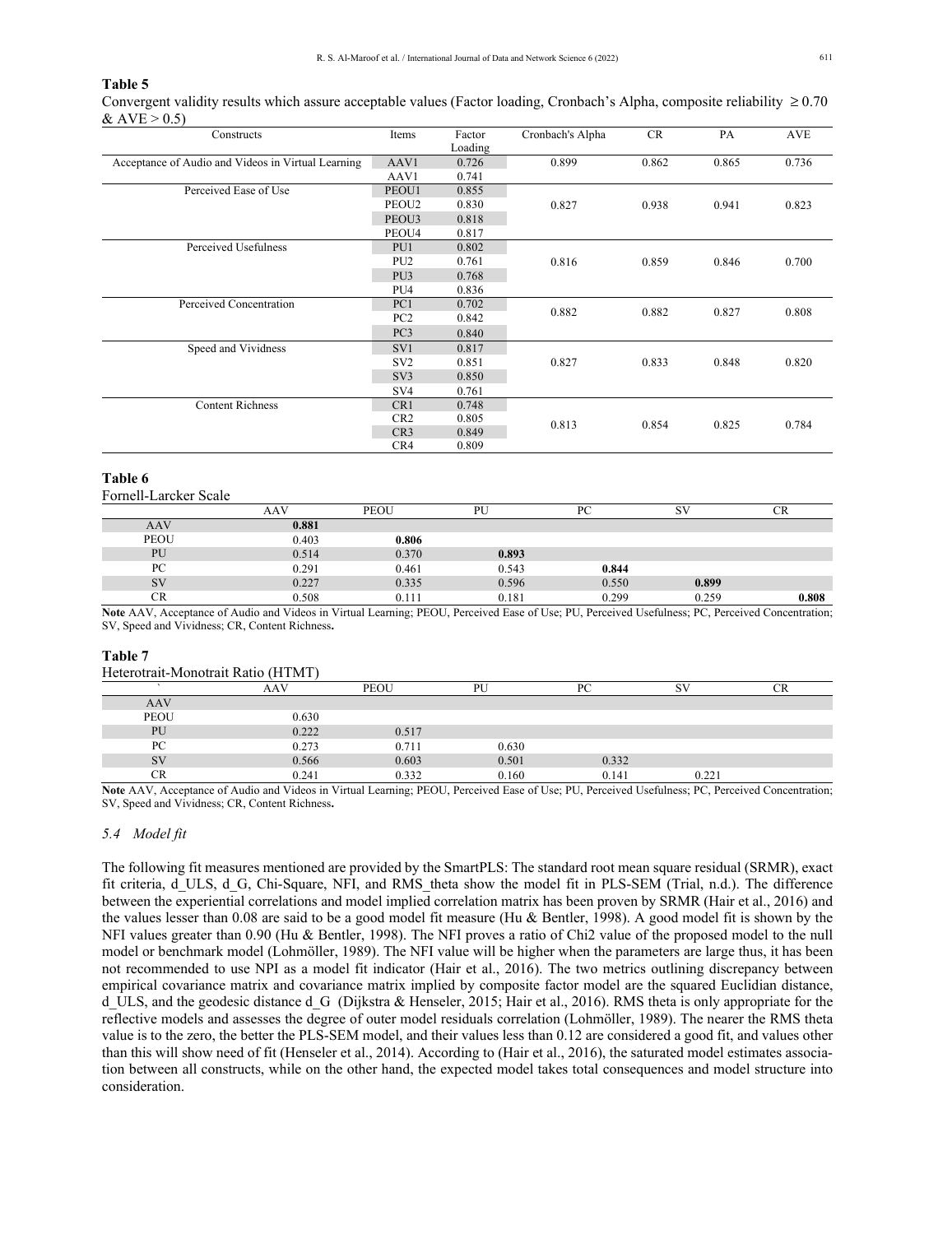# **Table 8**  Model fit indicators

|             | Complete Model         |                      |  |  |  |
|-------------|------------------------|----------------------|--|--|--|
|             | <b>Saturated Model</b> | <b>Estimated Mod</b> |  |  |  |
| <b>SRMR</b> | 0.053                  | 0.054                |  |  |  |
| d ULS       | 0.761                  | 1.407                |  |  |  |
| d G         | 0.554                  | 0.554                |  |  |  |
| Chi-Square  | 442.067                | 453.506              |  |  |  |
| <b>NFI</b>  | 0.795                  | 0.795                |  |  |  |
| Rms Theta   | 0.053                  |                      |  |  |  |

It was assumed that the required goodness-of-fit for the PLS-SEM model was sufficient enough to display global PLS model validity because of the RMS theta value of 0.053 as shown in Table 7.

# *5.5 Hypotheses testing using PLS-SEM*

In order to determine the interdependence of various theoretical constructs of the structural model, the structural equation model was used with SmartPLS having maximum likelihood estimation (Al-Emran, Arpaci, & Salloum, 2020; Salloum, Alhamad, Al-Emran, Monem, & Shaalan, 2019). Following this regard, the proposed hypotheses were studied. As shown in Table 9 and Fig. 2, the structure had a high predictive power (Chin, 1998), that's, the percentage of the variance within Acceptance of Audio and Videos in Virtual Learning is about 73%. Depending on the outcomes achieved through the PLS-SEM technique, the developed hypotheses expressed as the beta (*β*) values, *t*-values, and *p*-values in Table 9. It is evident that all the authors have supported all the hypotheses. Based on the data analysis hypotheses H1, H2, H3, and H4 were supported by the empirical data. Perceived Usefulness (PU), Perceived Ease of Use (PEOU), and Perceived Concentration (PC) has significant effects on Acceptance of Audio and Videos in Virtual Learning (AAV) ( $\beta$ = 0.358, P<0.05), ( $\beta$ = 0.547, P<0.001), and  $(\beta = 0.515, P < 0.05)$  respectively; hence H1, H2, and H4 are supported. The relationships between Acceptance of Audio and Videos in Virtual Learning (AAV) and Speed and Vividness (SV) ( $\beta$ = 0.178,  $p$  = 0.658) was found to be statistically not significant, and thus, the hypothesis H3 is generally not supported. The third mediating effect interferes with the other two variables. The mediator factors help in facilitating the relation between the original two contracts paving the way for a clear justification concerning the associations among these variables. The association embraces a group of relations with at least one other intervening construct which are known as indirect effects. It is part of the researchers' role to investigate the mediating intervening constructs that are implemented by bootstrapping the sampling distribution of the indirect effects (Preacher & Hayes, 2008; Santos-Vijande, López-Sánchez, & Rudd, 2016) which are suitable for simple and different mediator models Bootstrapping. The process should start with the investigation steps, then moving to the next steps which are Indirect Effects + Confidence Interval Bias Corrected. In this type of mediation analysis, we examined the direct and indirect effects of perceived usefulness, perceived ease of use, perceived concentration, and perceived vividness on intention to use audio and video learning materials among undergraduate students (see Table 11 and Fig. 2). Empirical data could substantiate the positive effects illustrated in Exhibit 2. When the more complex cause-effect relationship is examined. We, therefore, combine the simple and the more complex cause effect relationships models in a mediator model (Exhibit 2). In addition to M1, M2, M3, M4 we would need to establish hypothesis M5: The direct relationship between the perceived usefulness and intention to use audio and video learning materials among undergraduate students (Path C) is mediated by media richness (Path A-B), and perceived ease of use and intention to use audio and video learning materials among undergraduate students (Path C) mediated through media richness (Path A-B), and perceived concentration and intention to use audio and video learning materials among undergraduate students (Path C) mediated through media richness (Path A-B), and perceived vividness affects intention to use audio and video learning materials among undergraduate students (Path C) mediated through media richness (Path A-B). If we use the available data to empirically estimate the model, we would obtain the estimated relationships with the expected signs. When extending the model by the perceived usefulness, perceived ease of use, perceived concentration, and perceived vividness we obtain the "true" relationship between perceived usefulness, perceived ease of use, perceived concentration, and perceived vividness with the intention to use audio and video learning materials among undergraduate students through media richness (Alshurideh et al., 2021).

# **Table 9**

|  |  | $R2$ of the endogenous latent variables |  |  |
|--|--|-----------------------------------------|--|--|
|--|--|-----------------------------------------|--|--|

| onstructs<br>.                                                                                  |                | "SUIL»<br>-----         |
|-------------------------------------------------------------------------------------------------|----------------|-------------------------|
| The State<br>1n<br>'ırtual<br>earning<br>$A$ udio<br>and<br>∵entan…<br>V ideos<br>.<br>-------- | $\mathbf{U}$ . | $-1$<br>$\mathsf{H1gh}$ |

# **Table 10**

Hypotheses-testing of the research model (significant at  $p^{**} < 0.01$ ,  $p^* < 0.05$ )

|                | Relationshin            | Path  | <i>t</i> -value | <i>p</i> -value | <b>Direction</b> | <b>Decision</b> |
|----------------|-------------------------|-------|-----------------|-----------------|------------------|-----------------|
| H1             | $P U \rightarrow A A V$ | 0.358 | 3.284           | 0.041           | Positive         | Supported*      |
| H <sub>2</sub> | $PEOU \rightarrow AAV$  | 0.547 | 12.085          | 0.000           | Positive         | Supported**     |
| H <sub>3</sub> | $SV \rightarrow AAV$    | 0.178 | 0.317           | 0.658           | Positive         | Not supported   |
| H4             | $PC \rightarrow AAV$    | 0.515 | 2.244           | 0.031           | Positive         | Supported*      |

**Note** AAV, Acceptance of Audio and Videos in Virtual Learning; PEOU, Perceived Ease of Use; PU, Perceived Usefulness; PC, Perceived Concentration; SV. Speed and Vividness.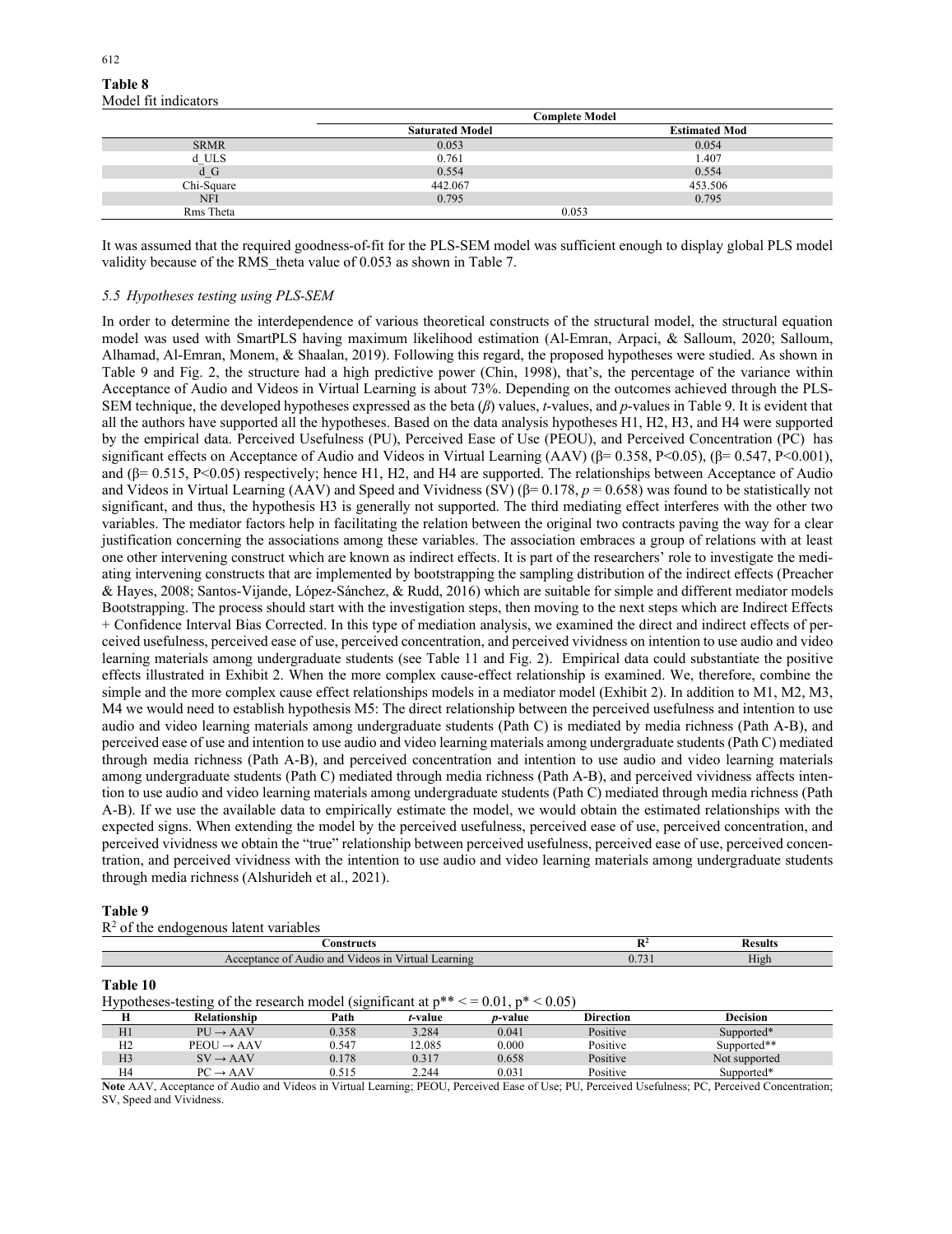| Table 11                  |  |
|---------------------------|--|
| Moderator Analysis Result |  |

| Н              | Relationship                | Path a<br>$IV \rightarrow Me$ - | Path b<br><b>Mediator</b> | Indirect<br><b>Effect</b> | SE<br><b>Standard</b> | t-value | <b>Bootstrapped Confi-</b><br>dence Interval |        | <b>Decision</b> |
|----------------|-----------------------------|---------------------------------|---------------------------|---------------------------|-----------------------|---------|----------------------------------------------|--------|-----------------|
|                |                             | diator                          | $\rightarrow$ DV          |                           | deviation             |         | 95% LL                                       | 95% UL |                 |
| M1             | $PU * CR \rightarrow AAV$   | 0.265                           | 0.628                     | 0.166                     | 0.075                 | 5.026   | 0.019                                        | 0.313  | Supported       |
| M <sub>2</sub> | $PEOU * CR \rightarrow AAV$ | 0.349                           | 0.628                     | 0.219                     | 0.064                 | 4.213   | 0.094                                        | 0.345  | Supported       |
| M <sub>3</sub> | $SV * CR \rightarrow AAV$   | 0.458                           | 0.628                     | 0.288                     | 0.052                 | 4.145   | 0.186                                        | 0.390  | Supported       |
| M4             | $PC * CR \rightarrow AAV$   | 0.141                           | 0.628                     | 0.089                     | 0.040                 | 5.026   | 0.010                                        | 0.167  | Supported       |

**Note** AAV, Acceptance of Audio and Videos in Virtual Learning; PEOU, Perceived Ease of Use; PU, Perceived Usefulness; PC, Perceived Concentration; SV, Speed and Vividness; CR, Content Richness**.**



**Fig. 2.** Path coefficient of the model (significant at  $p^{**} < 0.01$ ,  $p^* < 0.05$ )

## **6. Discussion of Results**

Past studies have provided us with insight into key assumptions influencing students' acceptance of several aspects in the online environment (Chi-Yueh, Ci-Jhan, & Hsiu-Hui, 2017; Lee & Lehto, 2013; Liu et al., 2009; Saeed & Sinnappan, 2009; Sun & Cheng, 2007). However, few studies have shed light on the educational value of audio-visual material (Akhtar & Falk, 2017; Baehr, 2012; Ongena, van de Wijngaert, & Huizer, 2013b). Based on the current study, results have shown that audiovisual material in the educational environment has an efficient and innovative role. In fact, the implementation of TAM helps to identify the crucial factors affecting students' acceptance behavior. With regard to these two constructs, the perceived ease of use and the perceived usefulness have an effective influence on the accepting audio-visual material. Based on the fact that all path coefficients were found statistically significant, the students' perception of the perceived ease of use and the perceived usefulness have a direct effect on the acceptance of the audio and visual material. This stems from the fact that students' are more willing to use the audio-visual resources as a source of learning that is available at any time and they can listen and watch them repeatedly.as a supporting tool in their online educational environment. Students are in favour of getting benefits from the offered educational resources as an alternative to traditional means of education. The current results are in agreement with results presented by (Alla, 2015; C. Lai, Wang, & Lei, 2012; Lee & Lehto, 2013) who explored students' behaviour intention in terms of TAM two constructs, namely the perceived ease of use and perceived usefulness. According to these studies, students do prefer to use such types of resources because the given material satisfies their needs in achieving their learning goals.

 Perhaps more significantly, this paper has emphasized the external factors of speed and vividness along with the perceived concentration which is more prominently effective in measuring student's intention to use audio-visual material context. The results of this study support prior research, suggesting that speed and vividness have a positive impact on student's intention to use audio-visual resources in that whenever the level of vividness is high, the level of perceived usefulness will be increased (Chi-Yueh et al., 2017; Hernandez, 2011; J.-Y. Lai & Rushikesh Ulhas, 2012).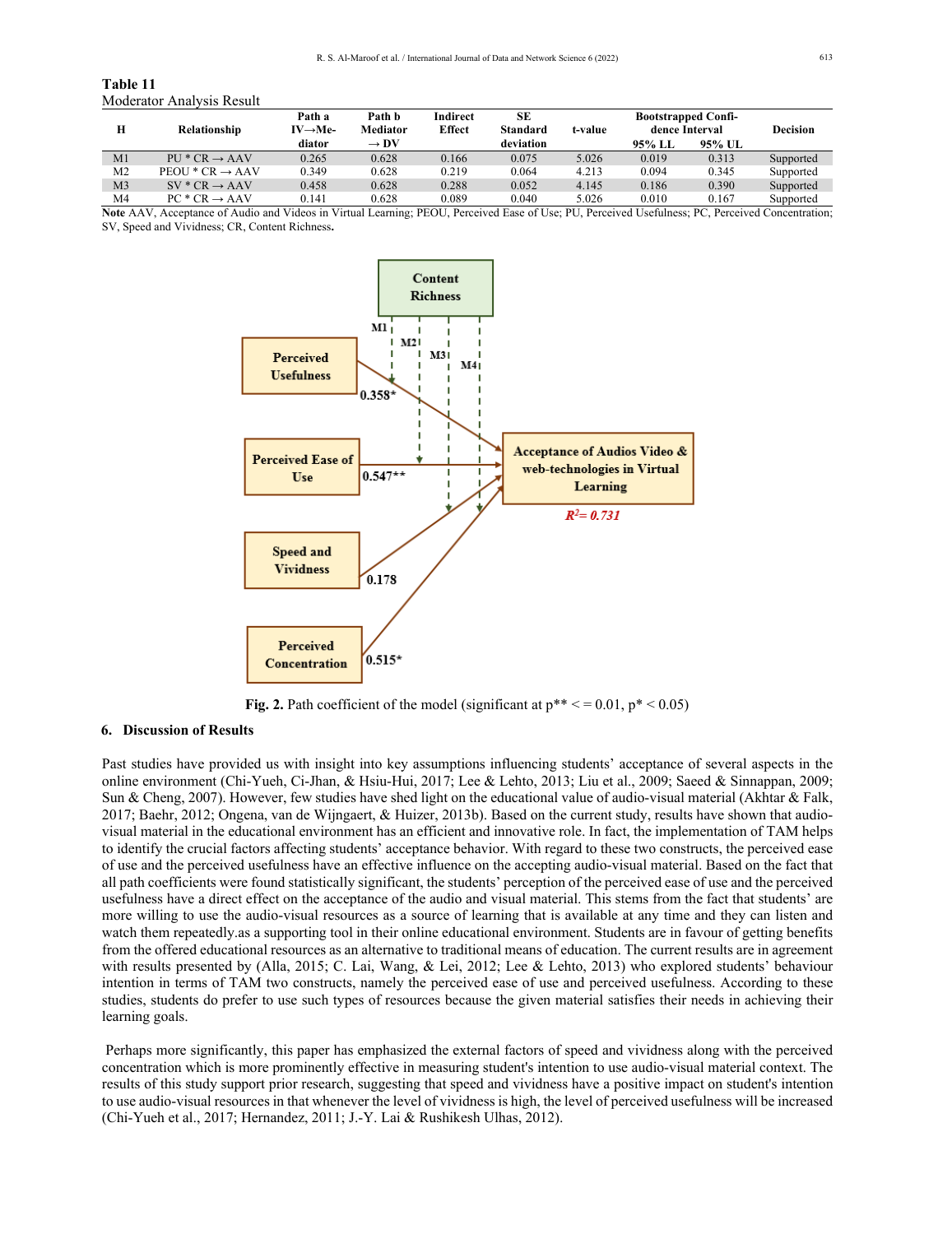However, the study failed to prove that the perceived concentration has an effective role in student's intention to use audiovisual resources. The results of the current study are not inconsistent with previous research where the perceived concentration was considered as an important factor that affects students' perception. A study by (Liu et al., 2009) has shown that concentration has a positive impact on students' ability to be immersed in online activity and supports users' experience in this regard. The concentration enables students to expand their short time span and urge them to use the resources repeatedly (Ghani  $\&$ Deshpande, 1994; Novak et al., 1998). Accordingly, the high concentration is supposed to have a high impact on the use of audio-visual resources. No one can deny that these resources enhance the psychological state of the students as well as their critical demand for an efficient style of learning (Webster et al., 1993).

# *6.1 Theoretical and Practical implications*

The present study attempts to add value to the crucial factors that affect the behaviour intention to use audio-visual resources. The conceptual model which is designed to measure the acceptance of these resources in relation to two external factors of time and vividness as well as the perceived concentration have paved the way for teachers, instructors, professors and learners to think carefully with the type of resources that are most appropriate to their students. The integration of these factors can better contribute to the acceptance of audio-visual resources in the educational environment. Accordingly, the internet speed, the availability of the internet and the quality of the audio-visual resources have to be reconsidered to suit students' needs and perceptions (Ashaver & Igyuve, 2013; Ongena, van de Wijngaert, & Huizer, 2013a). This study results that are obtained for the current study shed light on the importance of audio-visual resources in the educational environment and offer chances for future researchers to focus deeply on this specific aspect in the online world of education. Most of the influential finding is that audio-visual resources can change the way teachers and students interact in the future of educational environments where both students and teachers can make use of multiple functions of the online platform at the same time. They can use these resources as a means of giving oral feedback instead of writing one. Further, they can clarify difficult issues and the most problematic topics using these resources. It helps in facilitating the implementation of other technology such as those used in flipped classrooms. Hence, these resources are highly preferred and significant that may impede the students' acceptance whenever it is not evident. To conclude, the TAM factors help us practically prove that audio-visual resources have been strongly preferred and highly appreciated by students' due to the fact that they can be used by the concerned parties effortlessly and usefully.

# *6.2 Managerial Implications*

The findings of the current study may have practical implications for software developers and online platform designers when it comes to designing and implementing a learning platform involving audio-visual resources. Future online developers should create a direct connection between Moodle categories and U-tube to facilitate the process of uploading and downloading audio-visual resources. They should pay attention to the urgent need to have categories that can display the audio-visual resources on online platforms and can access them easily.

#### *6.3 Limitations of the Study and Future Studies*

One of the limitations of the study is that it focuses on a group of students in general without paying attention to gender distinction. Hence, it would be important to have a future study that investigates if any differences between male students and female students can affect their perception and intention to use these resources. Another limitation is that this study focuses on two main external factors which are speed and vividness as well as perceived concentration. Future research can include other significant external factors such as content richness and satisfaction in their conceptual model. The inclusion of these constructs may give deeper insight into technology acceptance. In addition, this study is limited to a group of participants from UAE, thus, a comparative study that tackles students' perceptions from different universities can be conducted which can explain better students' perceptions and intentions all over the world.

#### **References**

- Aburayya, A., Alshurideh, M., Al Marzouqi, A., Al Diabat, O., Alfarsi, A., Suson, R., … Salloum, S. A. (2020). An empirical examination of the effect of TQM practices on hospital service quality: An assessment study in uae hospitals. *Systematic Reviews in Pharmacy*, *11*(9). https://doi.org/10.31838/srp.2020.9.51
- Adamo-Villani, N., & Wilbur, R. B. (2008). Effects of Platform (Immersive versus Non-immersive) on Usability and Enjoyment of a Virtual Learning Environment for Deaf and Hearing Children. In *EGVE (Posters)*.
- Ahmad, A., Alshurideh, M., Al Kurdi, B., Aburayya, A. & Hamadneh, S. (2021). Digital transformation metrics: a conceptual view. Journal of management Information and Decision Sciences, 24(7), 1-18.
- Akhtar, Z., & Falk, T. H. (2017). Audio-visual multimedia quality assessment: A comprehensive survey. *IEEE Access*, *5*, 21090–21117.
- Al Kurdi, B., Alsurideh, M., Nuseir, M., Aburayya, A. & Salloum, S.A. (2021). The effects of subjective norm on the intention to use social media networks: An exploratory study using PLS-SME and machine learning approach. In A. Hassanien & K. Chang. Advanced Machine Learning Technologies and Applications, 324-334. Springer.

Alaali, N., Al Marzouqi, A., Albaqaeen, A., Dahabreh, F., Alshurideh, M., Mouzaek, E., Alrwashdh, S., Iyadeh, I., Salloum,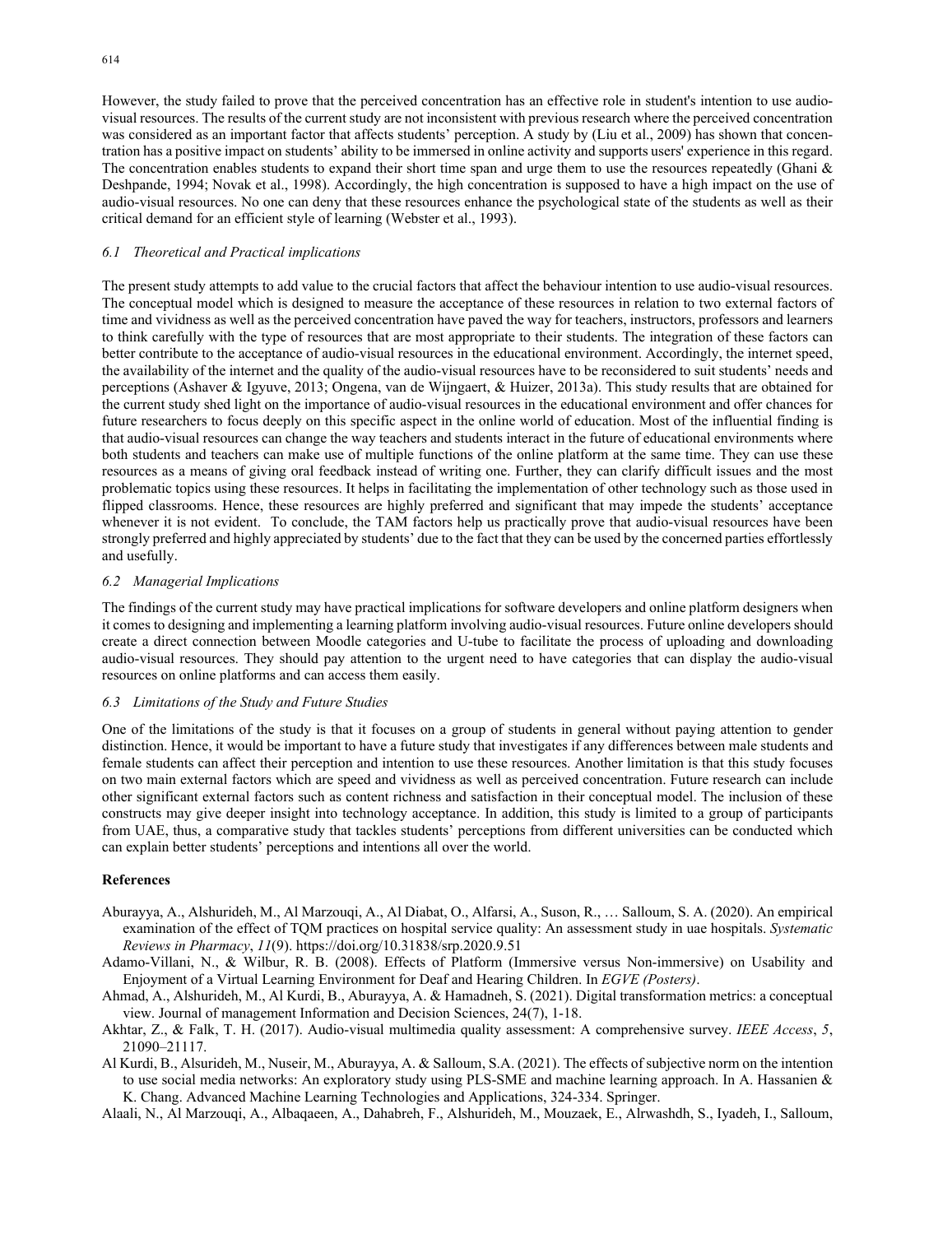S. & Aburayya, A. (2021). The Impact of Adopting Corporate Governance Strategic Performance in the Tourism Sector: A Case Sudy in the kingdom of Bahrain. *Journal of Legal, Ethical and Regulatory Issues*, *24*(1), 1–18.

- Al-Emran, M., & Salloum, S. A. (2017). Students' Attitudes Towards the Use of Mobile Technologies in e-Evaluation. *International Journal of Interactive Mobile Technologies (IJIM)*, *11*(5), 195–202.
- Al-Emran, M., Arpaci, I., & Salloum, S. A. (2020). An empirical examination of continuous intention to use m-learning: An integrated model. *Education and Information Technologies*, 1–20.
- Alghizzawi, M., Ghani, M. A., Som, A. P. M., Ahmad, M. F., Amin, A., Bakar, N. A., … Habes, M. (2018). The Impact of Smartphone Adoption on Marketing Therapeutic Tourist Sites in Jordan. *International Journal of Engineering & Technology*, *7*(4.34), 91–96.
- Alghizzawi, M., Salloum, S. A., & Habes, M. (2018). The role of social media in tourism marketing in Jordan. *International Journal of Information Technology and Language Studies*, *2*(3).
- Alhashmi, S. F. S., Salloum, S. A., & Mhamdi, C. (2019). Implementing Artificial Intelligence in the United Arab Emirates Healthcare Sector: An Extended Technology Acceptance Model. *International Journal of Information Technology and Language Studies*, *3*(3).
- Al-Khayyal, A., Alshurideh, M., Al Kurdi, B. & Aburayya, A. (2020). The impact of electronic service quality dimensions on customers' e-shopping and e-loyalty via the impact of e-satisfaction and e-trust: A qualitative approach. *International Journal of Innovation, Creativity and Change*, *14*(9), 257-281.
- Alla, L. N. (2015). Blended Learning vs Traditional Learning: What Works?(A Case Study Research). In *THE XXVI ANNUAL INTERNATIONAL ACADEMIC CONFERENCE, LANGUAGE AND CULTURE* (pp. 27–30).
- Al-Maroof, R. S., Alhumaid, K., Alhamad, A. Q., Aburayya, A. & Salloum, S. (2021a). User acceptance of smart watch for medical purposes: an empirical study. *Future Internet*, *13*(5), 127.
- Al-Maroof, R., Akour, I., Aljanada, R., Alfaisal, A., Alfaisal, R., Aburayya, A & Salloum, S. (2021c). Acceptance determinants of 5G services. *International Journal of Data and Network Science*, 5(4), 613-628.
- Al-Maroof, R., Ayoubi, K., Alhumaid, K., Aburayya, A., Alshurideh, M., Alfaisal, R. & Salloum, S. (2021b). The acceptance of social media video for knowledge acquisition, sharing and application: A com-parative study among YouTube users and TikTok Users' for medical purposes. *International Journal of Data and Network Science*, *5*(3), 197–214.
- Alshurideh, M. (2018). Pharmaceutical Promotion Tools Effect on Physician's Adoption of Medicine Prescribing: Evidence from Jordan. *Modern Applied Science*, *12*(11).
- Alshurideh, M. T., Al Kurdi, B., & Salloum, S. A. (2021). The moderation effect of gender on accepting electronic payment technology: a study on United Arab Emirates consumers. *Review of International Business and Strategy*.
- AlSuwaidi, S. R., Alshurideh, M., Al Kurdi, B. & Aburayya, A. (2021). The Main Catalysts for Collaborative R&D Projects in Dubai Industrial Sector. In *The International Conference on Artificial Intelligence and Computer Vision* (pp. 795–806). Springer.
- Ashaver, D., & Igyuve, S. M. (2013). The use of audio-visual materials in the teaching and learning processes in colleges of education in Benue State-Nigeria. *IOSR Journal of Research & Method in Education*, *1*(6), 44–55.
- Baehr, C. (2012). Incorporating user appropriation, media richness, and collaborative knowledge sharing into blended elearning training tutorial. *IEEE Transactions on Professional Communication*, *55*(2), 175–184.
- Barclay, D., Higgins, C., & Thompson, R. (1995). *The Partial Least Squares (pls) Approach to Casual Modeling: Personal Computer Adoption Ans Use as an Illustration*.
- Bassili, J. N. (2008). Media richness and social norms in the choice to attend lectures or to watch them online. *Journal of Educational Multimedia and Hypermedia*, *17*(4), 453–475.
- Capuyan, D. L., Capuno, R. G., Suson, R., Malabago, N. K., Ermac, E. A., Demetrio, R. A. M., … Medio, G. J. (2021). Adaptation of innovative edge banding trimmer for technology instruction: A university case. *World Journal on Educational Technology: Current Issues*, *13*(1), 31–41.
- Chin, W. W. (1998). The partial least squares approach to structural equation modeling. *Modern Methods for Business Research*, *295*(2), 295–336.
- Chi-Yueh, H., Ci-Jhan, H., & Hsiu-Hui, C. (2017). Using technology acceptance model to explore the intetion of internet users to use the audio and video fitness teaching. *Journal of Engineering and Applied Sciences*, *12*(18), 4740–4744.
- Choi‐Lundberg, D. L., Cuellar, W. A., & Williams, A. M. (2016). Online dissection audio‐visual resources for human anatomy: Undergraduate medical students' usage and learning outcomes. *Anatomical Sciences Education*, *9*(6), 545–554. Csikszentmihalyi, M. (1988). The flow experience and its significance for human psychology.
- Csikszentmihalyi, M., & Csikszentmihalyi, I. (1975). *Beyond boredom and anxiety* (Vol. 721). Jossey-Bass San Francisco.
- Csikszentmihalyi, M., Abuhamdeh, S., & Nakamura, J. (2014). Flow. In *Flow and the foundations of positive psychology* (pp. 227–238). Springer.
- Daft, R. L., & Lengel, R. H. (1986). Organizational Information Requirements, Media Richness and Structural Design. *Management Science*, *32*(5), 554–571. https://doi.org/10.1287/mnsc.32.5.554
- Davis, F. D. (1989). Perceived Usefulness, Perceived Ease of Use, and User Acceptance of Information Technology. *MIS Quarterly*, *13*(3), 319–340. https://doi.org/10.2307/249008
- Davis, Fred D. (1989). Perceived usefulness, perceived ease of use, and user acceptance of information technology. *MIS Quarterly*, 319–340.
- Dennis, A. R., Kinney, S. T., & Hung, Y.-T. C. (1999). Gender Differences in the Effects of Media Richness. *Small Group Research*, *30*(4), 405–437. https://doi.org/10.1177/104649649903000402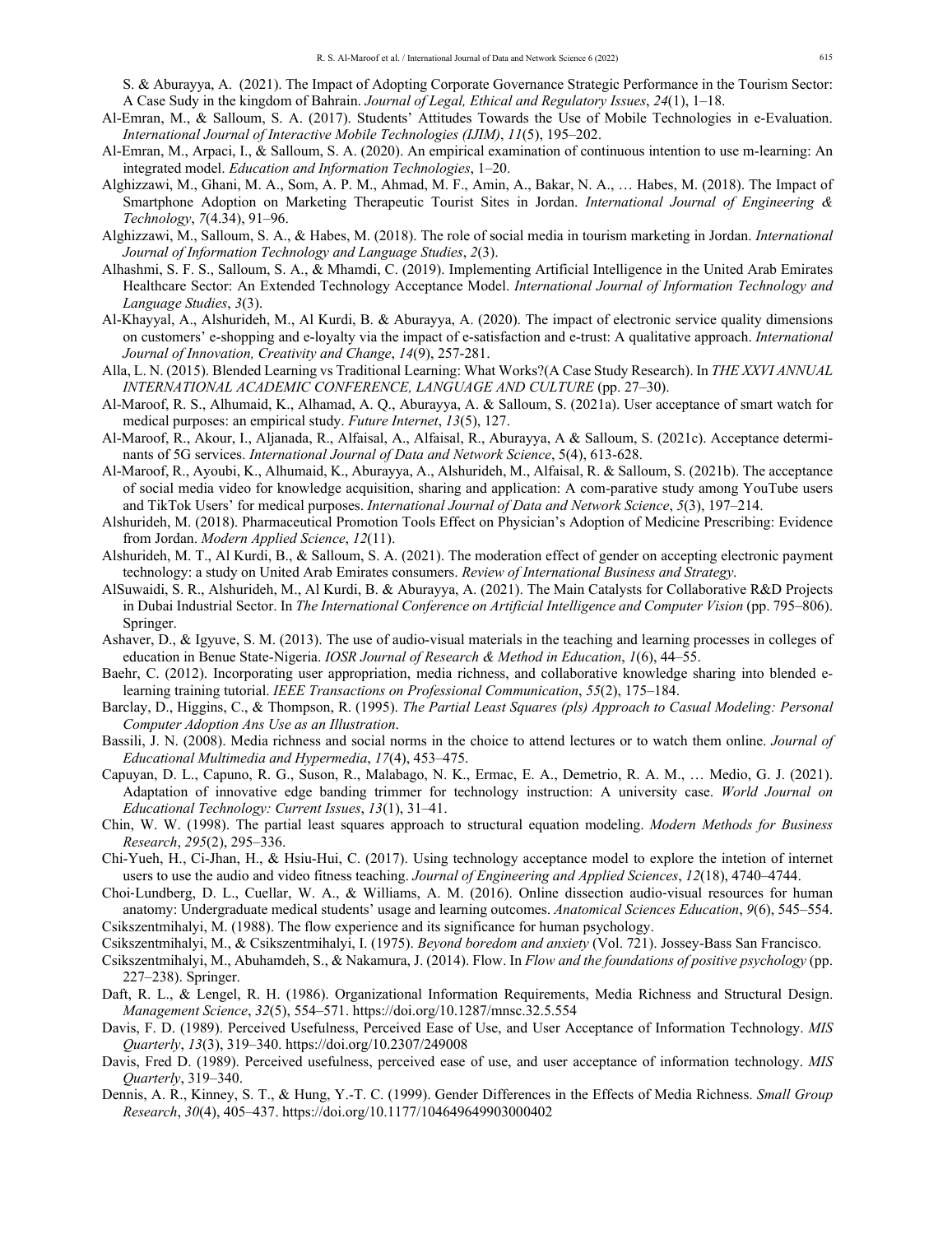- Dijkstra, T. K., & Henseler, J. (2015). Consistent and asymptotically normal PLS estimators for linear structural equations. *Computational Statistics & Data Analysis*, *81*, 10–23.
- Flavián, C., Gurrea, R., & Orús, C. (2017). The influence of online product presentation videos on persuasion and purchase channel preference: The role of imagery fluency and need for touch. *Telematics and Informatics*, *34*(8), 1544–1556. https://doi.org/https://doi.org/10.1016/j.tele.2017.07.002
- Fonseca, E., Pons Puig, J., Favory, X., Font Corbera, F., Bogdanov, D., Ferraro, A., … Serra, X. (2017). Freesound datasets: a platform for the creation of open audio datasets. In *Hu X, Cunningham SJ, Turnbull D, Duan Z, editors. Proceedings of the 18th ISMIR Conference; 2017 oct 23-27; Suzhou, China.[Canada]: International Society for Music Information Retrieval; 2017. p. 486-93.* International Society for Music Information Retrieval (ISMIR).
- Fornell, C., & Larcker, D. F. (1981). Evaluating Structural Equation Models With Unobservable Variables and Measurement Error. *Journal of Marketing Research*, *18*(1), 39–50. https://doi.org/10.2307/3151312
- Ghani, J. A., & Deshpande, S. P. (1994). Task characteristics and the experience of optimal flow in human—computer interaction. *The Journal of Psychology*, *128*(4), 381–391.
- Goodhue, D. L., Lewis, W., & Thompson, R. (2012). Does PLS have adavantages for small sample size or non-normal data? *MIS Quaterly*.
- Griffith, D. A., & Gray, C. C. (2002). The Fallacy of the Level Playing Field. *Journal of Marketing Channels*, *9*(3–4), 87– 102. https://doi.org/10.1300/J049v09n03\_05
- Habes, M., Salloum, S. A., Alghizzawi, M., & Mhamdi, C. (2019). The Relation Between Social Media and Students' Academic Performance in Jordan: YouTube Perspective. In *International Conference on Advanced Intelligent Systems and Informatics* (pp. 382–392). Springer.
- Hair Jr, J. F., Hult, G. T. M., Ringle, C., & Sarstedt, M. (2016). *A primer on partial least squares structural equation modeling (PLS-SEM)*. Sage Publications.
- Hair, J. F., Ringle, C. M., & Sarstedt, M. (2011). PLS-SEM: Indeed a silver bullet. *Journal of Marketing Theory and Practice*, *19*(2), 139–152.
- Hair, J., Hollingsworth, C. L., Randolph, A. B., & Chong, A. Y. L. (2017). An updated and expanded assessment of PLS-SEM in information systems research. *Industrial Management & Data Systems*, *117*(3), 442–458. https://doi.org/10.1108/IMDS-04-2016-0130
- Hair, J., Hult, G. T. M., Ringle, C., Sarstedt, M., Hair, J. F. F., Hult, G. T. M., … Sarstedt, M. (2016). A primer on partial least squares structural equation modeling (PLS-SEM). *Sage Publications.*
- Hamadneh, S., Hassan, J., Alshurideh, M., Al Kurdi, B. & Aburayya, A. (2021). The Effect of Brand Personality on Consumer Self-Identity: The Moderation Effect of Cultural Orientations among British and Chinese Consumers. *Journal of Legal, Ethical and Regulatory Issues*, *24*(S 6), 1–14.
- Henseler, J., Dijkstra, T. K., Sarstedt, M., Ringle, C. M., Diamantopoulos, A., Straub, D. W., … Calantone, R. J. (2014). Common beliefs and reality about PLS: Comments on Rönkkö and Evermann (2013). *Organizational Research Methods*, *17*(2), 182–209.
- Henseler, J., Ringle, C. M., & Sarstedt, M. (2015). A new criterion for assessing discriminant validity in variance-based structural equation modeling. *Journal of the Academy of Marketing Science*, *43*(1), 115–135.
- Henseler, J., Ringle, C. M., & Sinkovics, R. R. (2009). The use of partial least squares path modeling in international marketing. In *New challenges to international marketing* (pp. 277–319). Emerald Group Publishing Limited.
- Hernandez, M. D. (2011). A Model of Flow Experience as Determinant of Positive Attitudes Toward Online Advergames. *Journal of Promotion Management*, *17*(3), 315–326. https://doi.org/10.1080/10496491.2011.596761
- Hu, L., & Bentler, P. M. (1998). Fit indices in covariance structure modeling: Sensitivity to underparameterized model misspecification. *Psychological Methods*, *3*(4), 424.
- Irmawati, I., Ihsan, M., & Rasmi, R. (2020). UTILIZING AUDIO VISUAL AIDS TO IMPROVE ENGLISH SPEAKING SKILL FOR THE EIGHT GRADE STUDENTS OF SMP NEGERI 3 BANAWA. *Datokarama English Education Journal*, *1*(1), 61–72.
- Joo, Y. J., Joung, S., & Kim, J. (2014). Structural relationships among self-regulated learning, learning flow, satisfaction, and learning persistence in cyber universities. *Interactive Learning Environments*, *22*(6), 752–770. https://doi.org/10.1080/10494820.2012.745421
- Kang, S. J., & Lee, M. S. (2019). Assessing of the audiovisual patient educational materials on diabetes care with PEMAT. *Public Health Nursing*, *36*(3), 379–387.
- Kennedy, I. G., Latham, G., & Jacinto, H. (2015). *Education skills for 21st century teachers: Voices from a global online educators' forum*. Springer.
- Kline, R. B. (2015). *Principles and practice of structural equation modeling*. Guilford publications.
- Lai, C., Wang, Q., & Lei, J. (2012). What factors predict undergraduate students' use of technology for learning? A case from Hong Kong. *Computers & Education*, *59*(2), 569–579.
- Lai, J.-Y., & Rushikesh Ulhas, K. (2012). Understanding acceptance of dedicated e-textbook applications for learning: Involving Taiwanese university students. *The Electronic Library*, *30*(3), 321–338.
- Lee, D. Y., & Lehto, M. R. (2013). User acceptance of YouTube for procedural learning: An extension of the Technology Acceptance Model. *Computers and Education*, *61*(1), 193–208. https://doi.org/10.1016/j.compedu.2012.10.001
- Liu, S.-H., Liao, H.-L., & Pratt, J. A. (2009). Impact of media richness and flow on e-learning technology acceptance. *Computers & Education*, *52*(3), 599–607.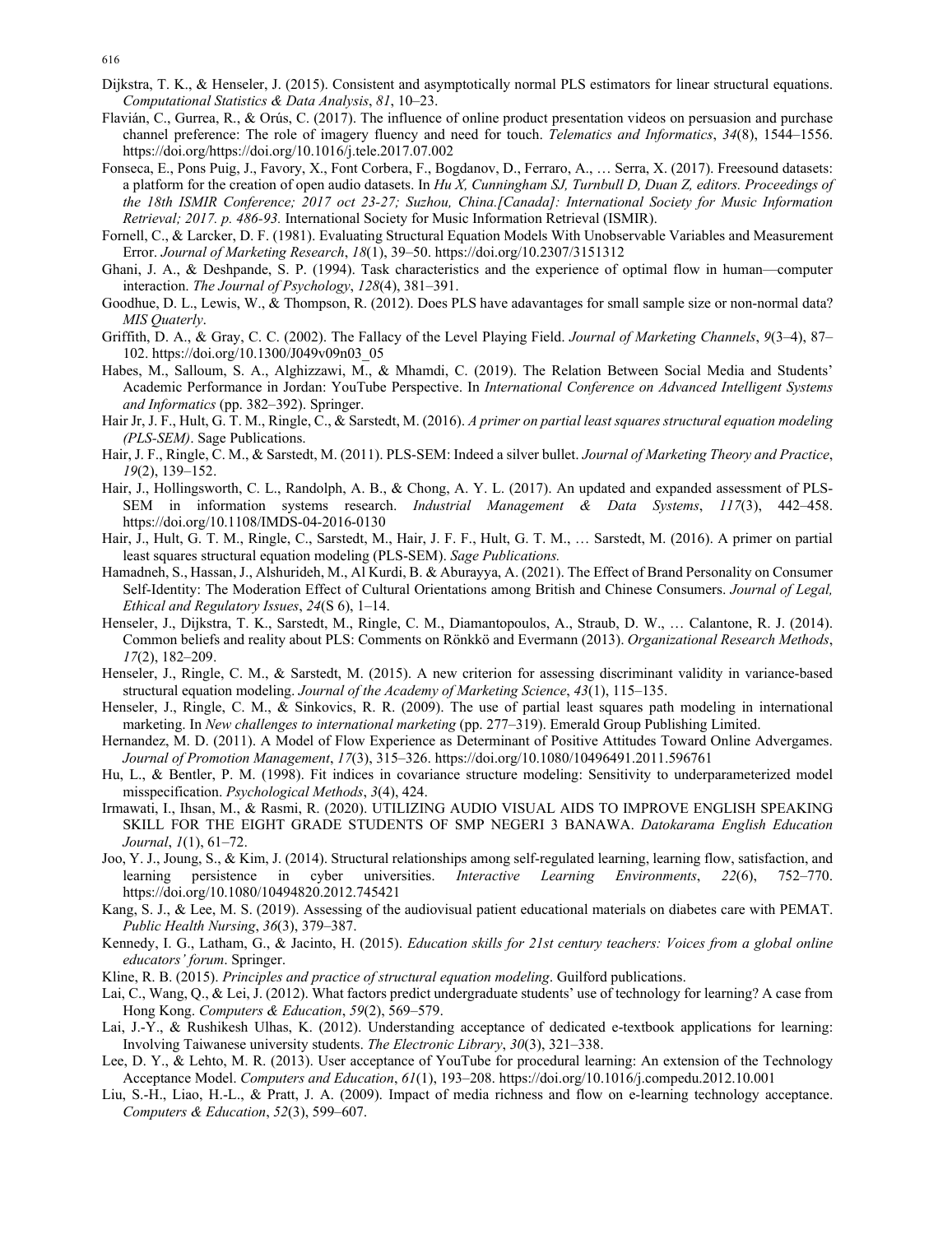Lohmöller, J. B. (1989). Latent variable path modeling with partial least squares. Heidelberg, Germany: Physica-Verlag.

- Mathieson, K. (2012). Exploring student perceptions of audiovisual feedback via screencasting in online courses. *American Journal of Distance Education*, *26*(3), 143–156.
- McLean, G., & Wilson, A. (2019). Shopping in the digital world: Examining customer engagement through augmented reality mobile applications. *Computers in Human Behavior*, *101*, 210–224. https://doi.org/https://doi.org/10.1016/j.chb.2019.07.002
- Miarso. (2007). Media pengajaran. *Bandung: Sinar Barual Gensindo*.
- Michelsanti, D., Tan, Z.-H., Zhang, S.-X., Xu, Y., Yu, M., Yu, D., & Jensen, J. (2021). An overview of deep-learning-based audio-visual speech enhancement and separation. *IEEE/ACM Transactions on Audio, Speech, and Language Processing*.
- Mouzaek, E., Al Marzouqi, A., Alaali, N., Salloum, S. A., Aburayya, A. & Suson, R. (2021). An Empirical Investigation of the Impact of Service Quality Dimensions on Guests Satisfaction: A Case Study of Dubai Hotels. *Journal of Contemporary Issues in Business and Government*, *27*(3), 1186–1199.
- Mutia, L., Gimin, G., & Mahdum, M. (2020). Development of Blog-Based Audio Visual Learning Media to Improve Student Learning Interests in Money and Banking Topic. *Journal of Educational Sciences*, *4*(2), 436–448.
- Nagy, J. T. (2018). Evaluation of Online Video Usage and Learning Satisfaction: An Extension of the Technology Acceptance Model. *International Review of Research in Open and Distributed Learning*, *19*(1). https://doi.org/19(1). https://doi.org/10.19173/irrodl.v19i1.2886
- Nakamura, J., & Csikszentmihalyi, M. (2014). The Concept of Flow. In M. Csikszentmihalyi (Ed.), *Flow and the Foundations of Positive Psychology: The Collected Works of Mihaly Csikszentmihalyi* (pp. 239–263). Dordrecht: Springer Netherlands. https://doi.org/10.1007/978-94-017-9088-8\_16
- Novak, T. P., Hoffman, D. L., & Yung, Y.-F. (1998). Modeling the structure of the flow experience among web users. INFORMS Marketing Science and the Internet Mini-Conference. MIT, March.
- Nunnally, J. C., & Bernstein, I. H. (1994). *Psychometric theory*. *McGraw-Hill, New York*. https://doi.org/10.1037/018882
- Nunnally, Jum C, & Bernstein, I. H. (1978). Psychometric theory.
- Ongena, G., van de Wijngaert, L., & Huizer, E. (2013a). Acceptance of online audio-visual cultural heritage archive services: a study of the general public.
- Ongena, G., van de Wijngaert, L., & Huizer, E. (2013b). Exploring determinants of early user acceptance for an audio-visual heritage archive service using the vignette method. *Behaviour & Information Technology*, *32*(12), 1216–1224.
- Owusu, A. (2020). The impact of audio-visual technologies on university teaching and learning in a developing economy. *South African Journal of Information Management*, *22*(1), 1–9.
- Preacher, K. J., & Hayes, A. F. (2008). Asymptotic and resampling strategies for assessing and comparing indirect effects in multiple mediator models. *Behavior Research Methods*, *40*(3), 879–891.
- Ringle, C. M., Wende, S., & Becker, J.-M. (2015). SmartPLS 3. Bönningstedt: SmartPLS.
- Rodríguez-Ardura, I., & Meseguer-Artola, A. (2016). E-learning continuance: The impact of interactivity and the mediating role of imagery, presence and flow. *Information & Management*, *53*(4), 504–516. https://doi.org/https://doi.org/10.1016/j.im.2015.11.005
- Rosa, F. O. (2015). Analisis kemampuan siswa kelas X pada ranah kognitif, afektif dan psikomotorik. *Omega: Jurnal Fisika Dan Pendidikan Fisika*, *1*(2), 24–28.
- Sadjadi, S. O., Greenberg, C. S., Singer, E., Reynolds, D. A., Mason, L., & Hernandez-Cordero, J. (2020). The 2019 nist audio-visual speaker recognition evaluation. *Proc. Speaker Odyssey (Submitted), Tokyo, Japan*.
- Saeed, N., & Sinnappan, S. (2009). Effects of media richness on user acceptance of Web 2.0 technologies in higher education. In *Advanced learning*. IntechOpen.
- Saeed, N., Yang, Y., & Sinnappan, S. (2008). Media richness and user acceptance of Second Life. In *Hello! Where are you in the landscape of educational technology? Proceedings ascilite Melbourne 2008* (pp. 851–860).
- Saeed, N., Yang, Y., & Sinnappan, S. (2010). Effect of media richness on user acceptance of blogs and podcasts. In *Proceedings of the fifteenth annual conference on Innovation and technology in computer science education* (pp. 137– 141). https://doi.org/https://doi.org/10.1145/1822090.1822130
- Salloum, S. A., Al-Emra, M., Habes, Mo., & Alghizzawi, M. (2019). Understanding the Impact of Social Media Practices on E-Learning Systems Acceptance. https://doi.org/10.1007/978-3-030-31129-2
- Salloum, S. A., Alhamad, A. Q. M., Al-Emran, M., Monem, A. A., & Shaalan, K. (2019). Exploring Students' Acceptance of E-Learning Through the Development of a Comprehensive Technology Acceptance Model. *IEEE Access*, *7*, 128445– 128462.
- Salloum, S.A., Al Ahbabi, N., Habes, M., Aburayya, A. & Akour, I. (2021). Predicting the intention to use social media sites: A hybrid SME- machine learning approach. In A. Hassanien & K. Chang (Eds.), Advanced Machine Learning Technologies and Applications, 324-334.
- Santos-Vijande, M. L., López-Sánchez, J. Á., & Rudd, J. (2016). Frontline employees' collaboration in industrial service innovation: routes of co-creation's effects on new service performance. *Journal of the Academy of Marketing Science*, *44*(3), 350–375.
- Schindler, A., Boyer, M., Lindley, A., Schreiber, D., & Philipp, T. (2019). Large scale audio-visual video analytics platform for forensic investigations of terroristic attacks. In *International Conference on Multimedia Modeling* (pp. 106–119). Springer.
- Scolari, C. A., Pires de Sá, F., & Masanet, M.-J. (2019). What are teens doing with YouTube? Practices, uses and metaphors